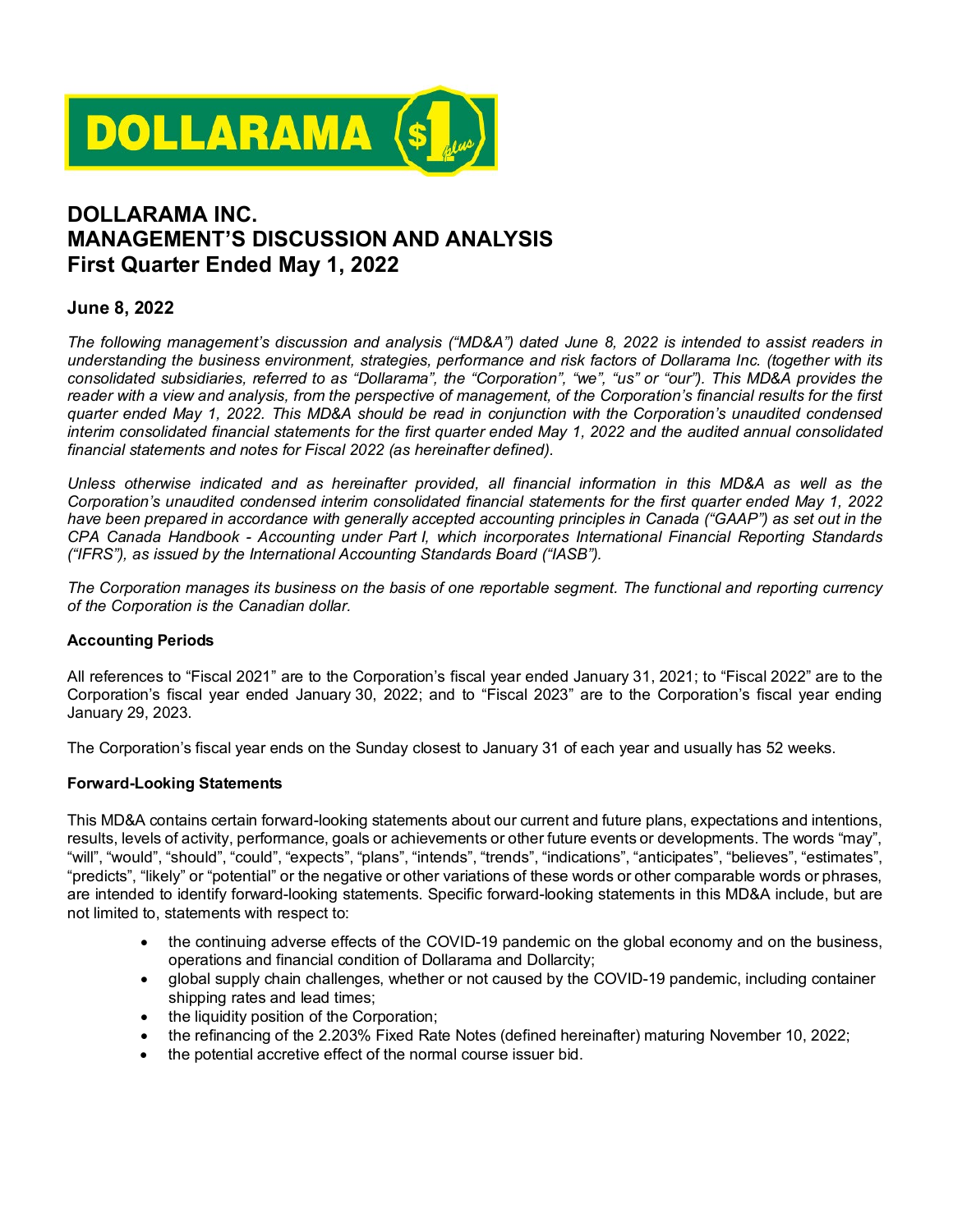Forward-looking statements are based on information currently available to management and on estimates and assumptions made by management regarding, among other things, general economic and geopolitical conditions and the competitive environment within the retail industry in Canada and in Latin America, in light of its experience and perception of historical trends, current conditions and expected future developments, as well as other factors that are believed to be appropriate and reasonable in the circumstances. However, there can be no assurance that such estimates and assumptions will prove to be correct. Many factors could cause actual results, level of activity, performance or achievements or future events or developments to differ materially from those expressed or implied by the forward-looking statements, including the following factors which are discussed in greater detail in the "Risks and Uncertainties" section of the Corporation's annual MD&A for Fiscal 2022, available on SEDAR at [www.sedar.com](http://www.sedar.com/) and on the Corporation's website a[t www.dollarama.com:](http://www.dollarama.com/) future increases in operating costs (including increases in statutory minimum wages and incremental costs associated with COVID-19 measures), future increases in merchandise costs (including as a result of rising raw material costs and tariff disputes), future increases in shipping and transportation costs (including as a result of freight costs and fuel price increases), inability to sustain assortment and replenishment of merchandise, increase in the cost or a disruption in the flow of imported goods (including as a result of the COVID-19 pandemic, global supply chain disruptions and the geopolitical instability triggered by the conflict between Russia and Ukraine), failure to maintain brand image and reputation, disruption of distribution infrastructure, inventory shrinkage, inability to enter into or renew, as applicable, store, warehouse and head office leases on favourable and competitive terms, inability to increase warehouse and distribution centre capacity in a timely manner, seasonality, market acceptance of private brands, failure to protect trademarks and other proprietary rights, foreign exchange rate fluctuations, potential losses associated with using derivative financial instruments, level of indebtedness and inability to generate sufficient cash to service debt, changes in creditworthiness and credit rating and the potential increase in the cost of capital, interest rate risk associated with variable rate indebtedness, competition in the retail industry, disruptive technologies, general economic conditions, departure of senior executives, failure to attract and retain quality employees, disruption in information technology systems, inability to protect systems against cyber-attacks, unsuccessful execution of the growth strategy, holding company structure, adverse weather, pandemic or epidemic outbreaks, earthquakes and other natural disasters, climate change, geopolitical events and political unrest in foreign countries, unexpected costs associated with current insurance programs, product liability claims and product recalls, litigation, regulatory and environmental compliance and shareholder activism.

These factors are not intended to represent a complete list of the factors that could affect the Corporation; however, they should be considered carefully. The purpose of the forward-looking statements is to provide the reader with a description of management's expectations regarding the Corporation's financial performance and may not be appropriate for other purposes; readers should not place undue reliance on forward-looking statements made herein. Furthermore, unless otherwise stated, the forward-looking statements contained in this MD&A are made as at June 8, 2022 and management has no intention and undertakes no obligation to update or revise any forward-looking statements, whether as a result of new information, future events or otherwise, except as required by law.

All of the forward-looking statements contained in this MD&A are expressly qualified by this cautionary statement.

## **Recent Event**

## *Quarterly Cash Dividend*

On June 8, 2022, the Corporation announced that its Board of Directors had approved a quarterly cash dividend for holders of common shares of \$0.0553 per common share. This dividend is payable on August 5, 2022 to shareholders of record at the close of business on July 8, 2022. The dividend is designated as an "eligible dividend" for Canadian tax purposes.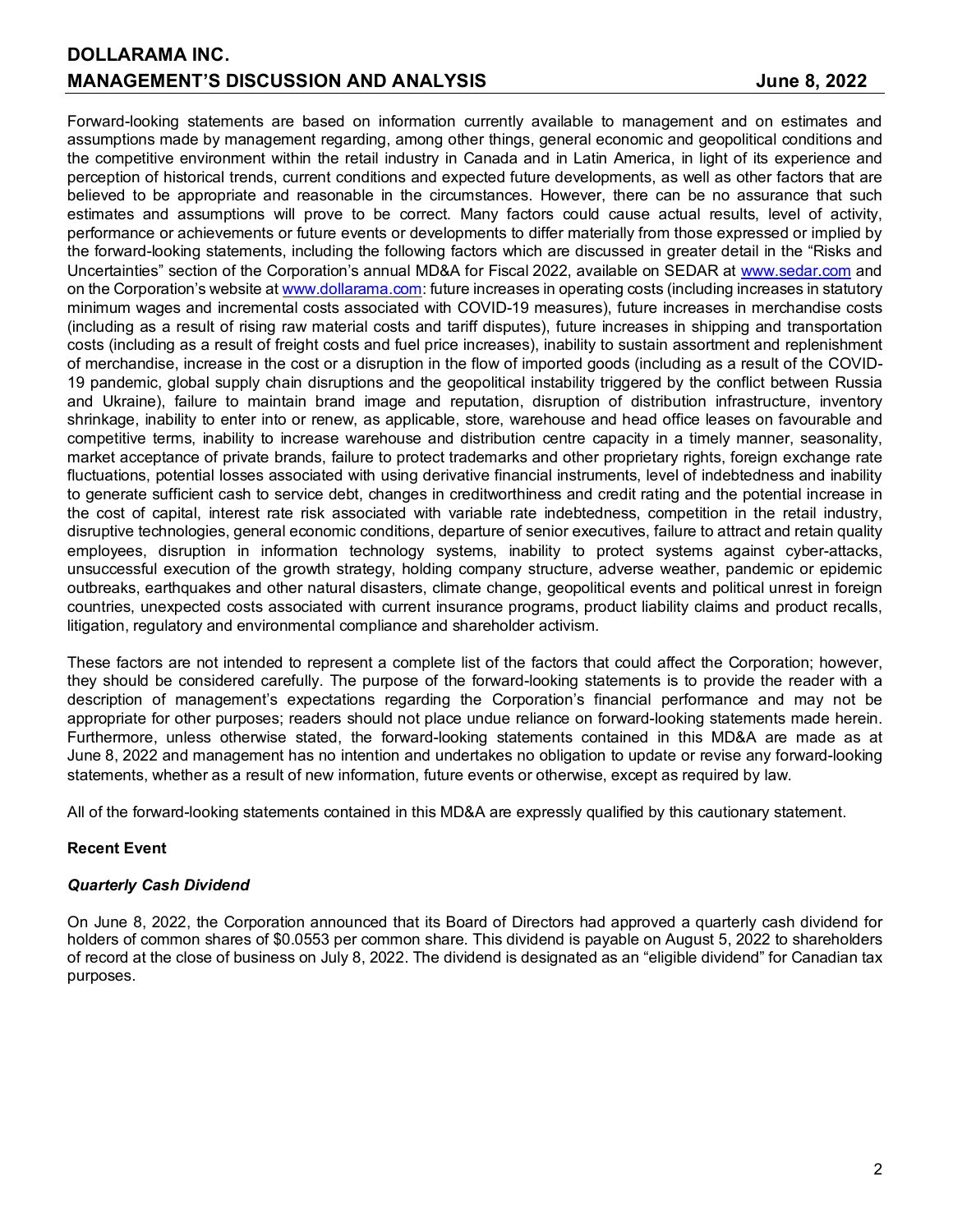## **DOLLARAMA INC. MANAGEMENT'S DISCUSSION AND ANALYSIS The Set of Second 19th Set of Set of Second 19th Set of Second 19th Set of Second 19th Set of Second 19th Second 19th Set of Second 19th Second 19th Second 19th Second 19th Second 19**

### **Overview**

### *Our Business*

As at May 1, 2022, the Corporation had 1,431 stores in Canada, including 10 net new stores opened in the first quarter of Fiscal 2023, and continues to expand its network across the country. Stores average 10,391 square feet and offer a broad assortment of consumable products, general merchandise and seasonal items, including private label and nationally branded products, all at compelling values. Merchandise is sold in individual or multiple units at select, fixed price points up to \$5.00. The introduction of new price points up to \$5.00, consistent with the Corporation's multi-price point strategy in place since 2009, was announced on March 30, 2022. The rollout will gradually take place in stores throughout the course of Fiscal 2023. Over time, this will enable the Corporation to maintain and enhance its broad product assortment and compelling value. All stores are corporately operated, providing a consistent shopping experience, and many are located in high-traffic areas in metropolitan areas, mid-sized cities and small towns.

The Corporation's strategy is to grow sales, operating income, net earnings, earnings per share and cash flows by expanding its Canadian store network and by offering a compelling value proposition on a wide variety of merchandise to a broad base of customers. The Corporation continually strives to maintain and improve the efficiency of its operations.

The Corporation has an online store to provide additional convenience to its Canadian customers—individuals and businesses alike—who wish to buy products in large quantities that may not be available in-store. A selection of products from the broader consumable, general merchandise and seasonal offering are available for purchase through the online store by the full case only.

The Corporation also has operations in Latin America through its 50.1% equity interest in Dollarcity, a Latin American value retailer headquartered in Panama. Dollarcity offers a broad assortment of consumable products, general merchandise and seasonal items at select, fixed price points up to US\$4.00 (or the equivalent in local currency) in El Salvador, Guatemala, Colombia and Peru. As at March 31, 2022, Dollarcity had a total of 358 stores with 210 locations in Colombia, 78 in Guatemala, 60 in El Salvador, and 10 in Peru.

## *Key Items in the First Quarter of Fiscal 2023*

Compared to the first quarter of Fiscal 2022:

- Sales increased by 12.4% to \$1,072.9 million;
- Comparable store sales<sup>([1](#page-2-0))</sup> grew 7.3%, over and above 5.8% the prior year;
- $\bullet$  EBITDA<sup>(1)</sup> increased by 20.9% to \$300.0 million, or 28.0% of sales, compared to 26.0% of sales;
- Operating income increased by 24.4% to \$220.0 million, or 20.5% of sales, compared to 18.5% of sales;
- Diluted net earnings per common share increased by 32.4%, to \$0.49 from \$0.37;
- A total of 10 net new stores were opened, compared to 12 net new stores; and
- A total of 1,444,803 common shares were repurchased for cancellation under the Corporation's normal course issuer bid, for a total consideration of \$107.3 million.

<span id="page-2-0"></span> $<sup>(1)</sup>$  We refer the reader to the section entitled "Non-GAAP and Other Financial Measures" of this MD&A for the definition of these items and, when</sup> applicable, their reconciliation with the most directly comparable GAAP measure.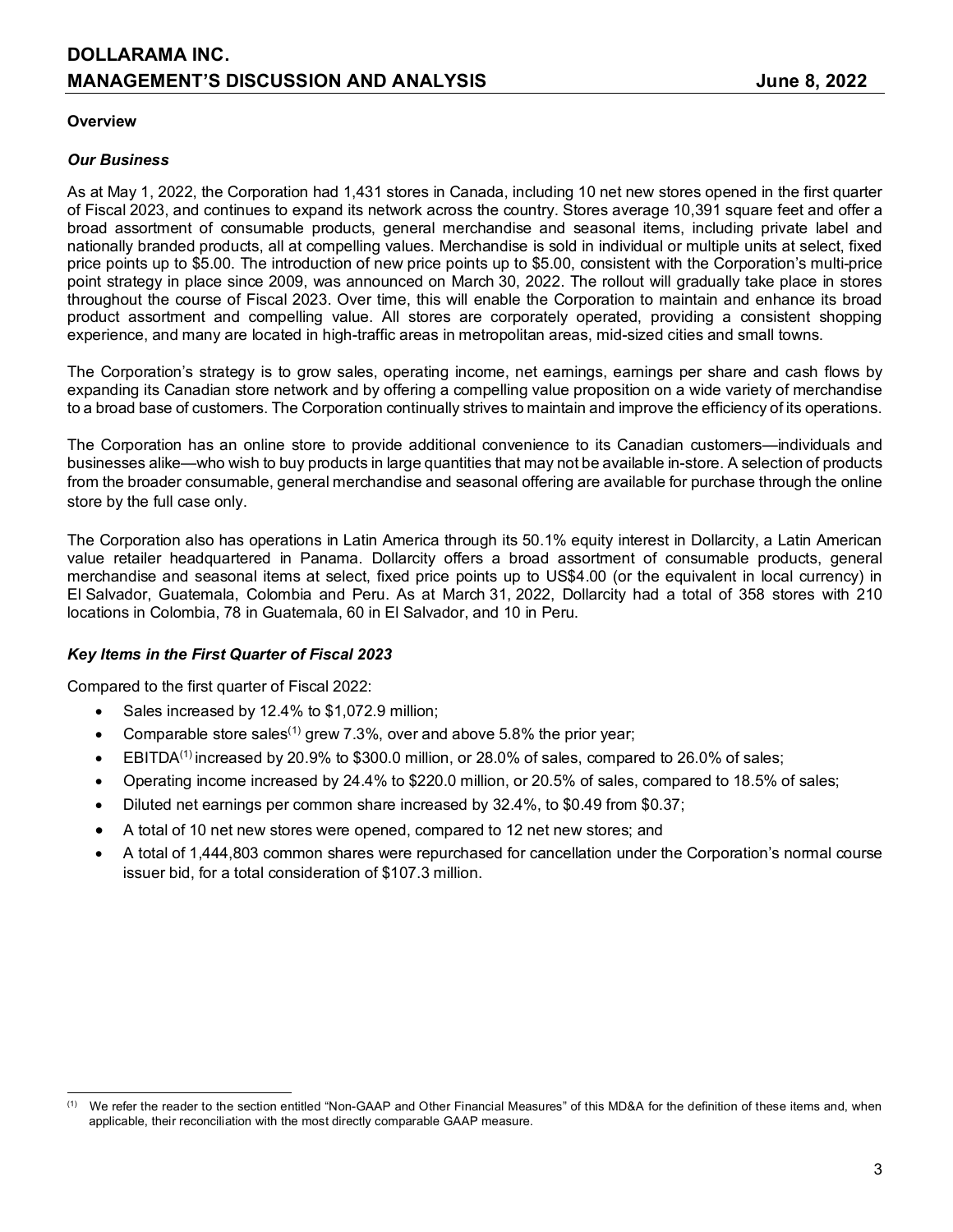## **DOLLARAMA INC. MANAGEMENT'S DISCUSSION AND ANALYSIS The Set of Second 19th Set of Set of Second 19th Set of Second 19th Set of Second 19th Set of Second 19th Second 19th Set of Second 19th Second 19th Second 19th Second 19th Second 19**

## **Outlook**

A discussion of management's expectations as to the Corporation's outlook for Fiscal 2023 is contained in the Corporation's press release dated March 30, 2022 under the heading "Outlook". The press release is available on SEDAR at www.sedar.com and on the Corporation's website at [www.dollarama.com.](http://www.dollarama.com/) The outlook for Fiscal 2023 remains unchanged as at June 8, 2022.

### **Factors Affecting Results of Operations**

#### *Sales*

The Corporation recognizes revenue from the sale of products or the rendering of services as the performance obligations are fulfilled.

All sales are final. Revenue is shown net of sales tax and discounts. Gift cards sold are recorded as a liability, and revenue is recognized when gift cards are redeemed.

Sales consist of comparable store sales and new store sales as well as sales to third parties.

Comparable store sales represent sales of Dollarama stores, including relocated and expanded stores, open for at least 13 complete fiscal months relative to the same period in the prior fiscal year. The primary drivers of comparable store sales performance are changes in the number of transactions and the average transaction size. To increase comparable store sales, the Corporation focuses on offering a wide selection of quality merchandise at attractive values in welldesigned, consistent and convenient store formats.

Since 2013, the Corporation's wholly-owned subsidiary, Dollarama International Inc. ("Dollarama International"), enters into arrangements with Dollarcity for the sale of products to consumers located outside of Canada. When the Corporation acts as the principal in these arrangements, it recognizes revenue based on the amounts billed to Dollarcity. Otherwise, the Corporation recognizes the net amount that it retains as revenue.

When the licensing and services agreement entered into in 2013 expired on February 4, 2022, Dollarama International entered into a new sourcing agreement and a new services agreement with Dollarcity, each having an initial term of five years, subject to automatic renewal for successive one-year periods, unless terminated by either party at least 60 days before the close of the then-current term. Dollarama International continues to act as Dollarcity's primary supplier of products, either as principal or as intermediary. Changes were made to reflect the new relationship between the parties following the acquisition by Dollarama International of a 50.1% interest in Dollarcity on August 14, 2019, but the overall net economic and operational impact of these new agreements for Dollarama International remains generally unchanged.

Historically, the Corporation's highest sales results have occurred in the fourth quarter, with December representing the highest proportion of sales. Sales also generally increase ahead of other holidays and celebrations, such as Easter, St. Patrick's Day, Valentine's Day and Halloween, but the Corporation otherwise experiences limited seasonal fluctuations in sales in the normal course of business. Restrictions imposed by provincial authorities on retailers in Fiscal 2021 and Fiscal 2022 in reaction to successive waves of COVID-19 cases across the country negatively impacted in-store traffic and sales. Refer to the section of the annual MD&A for Fiscal 2022 entitled "Risks and Uncertainties" for a discussion on the risks associated with seasonality and business continuity.

## *Cost of Sales*

Our cost of sales consists mainly of inventory purchased, the variable and non-indexed portion of store occupancy costs that are excluded from the lease liability under IFRS 16, shipping and transportation costs (which are largely variable and proportional to our sales volume) as well as warehouse and distribution centre occupancy costs. We record vendor rebates, consisting of volume purchase rebates, when it is probable that they will be received and the amounts are reasonably estimable. The rebates are recorded as a reduction of inventory purchases or, if the related inventory has been sold, as a reduction of the cost of sales.

Although cost increases, including raw material costs, can negatively affect our business, our multiple price point product offering provides some flexibility to react to and offset, at least partially, those cost increases.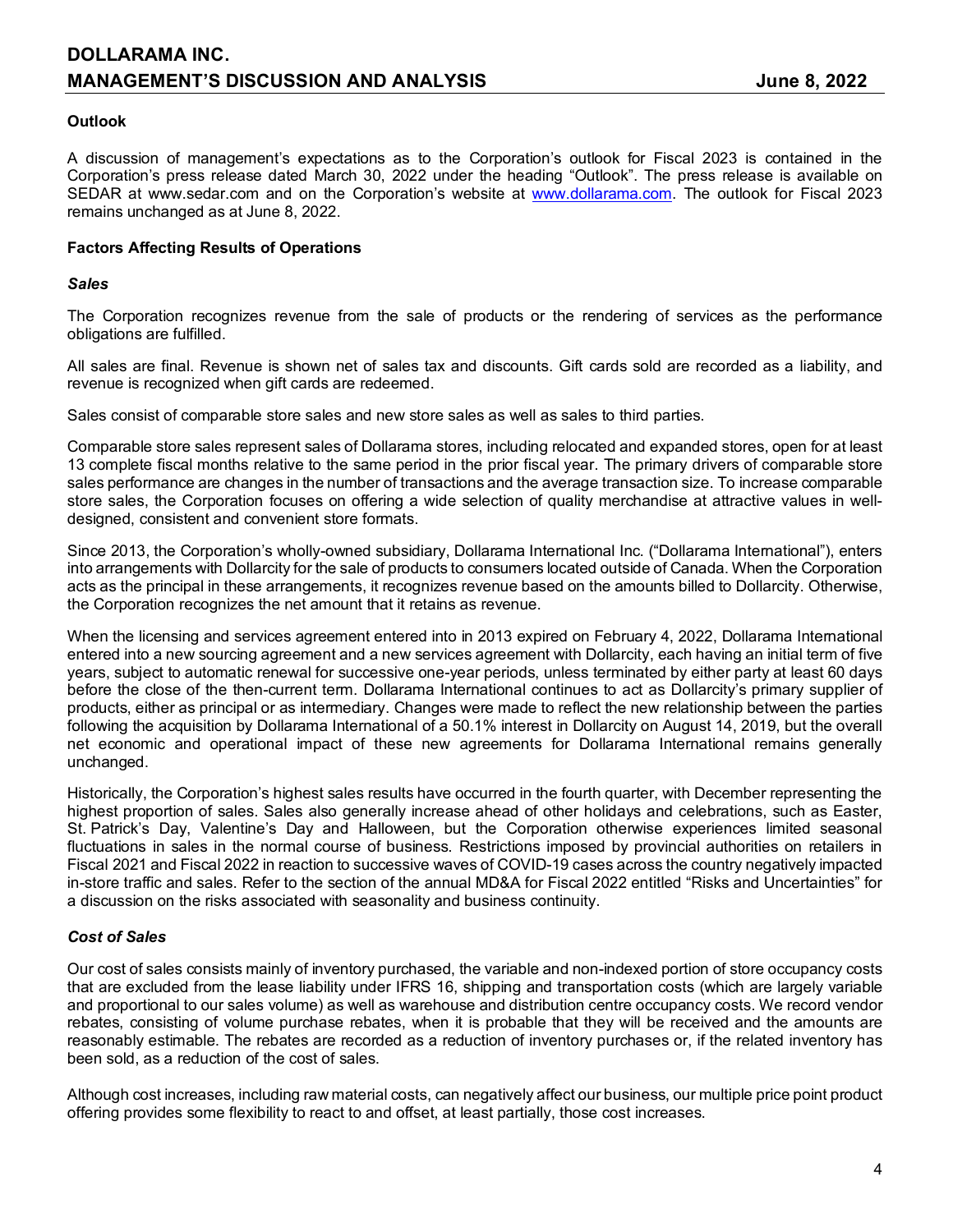Since the Corporation purchases goods in currencies other than the Canadian dollar, our cost of sales is affected by fluctuations in foreign currencies against the Canadian dollar. In particular, we purchase a vast majority of our imported merchandise from suppliers in China with U.S. dollars. Therefore, our cost of sales is impacted indirectly by the fluctuation of the Chinese renminbi against the U.S. dollar and directly by the fluctuation of the U.S. dollar against the Canadian dollar.

While we enter into foreign exchange forward contracts and zero cost collar contracts to hedge a significant portion of our exposure to fluctuations in the value of the U.S. dollar against the Canadian dollar (generally nine to twelve months in advance), we do not hedge our exposure to fluctuations in the value of the Chinese renminbi against the U.S. dollar.

Shipping and transportation costs, including surcharges on transportation costs, are also a significant component of our cost of sales. Firstly, inbound shipping costs are impacted by new dynamics in the ocean shipping industry triggered by the COVID-19 pandemic, which dynamics have a significant impact on shipping capacity, prevailing rates and lead times. The Corporation experienced increased pressure on container shipping costs in Fiscal 2022 and in the first quarter of Fiscal 2023. Although new contracts and rates have been negotiated with container shipping companies for Fiscal 2023, the Corporation expects continued pressures on inbound shipping costs and lead times due to volatility in the market. Also, when fuel costs increase, shipping and transportation costs increase because carriers generally pass on these increases to us.

The occupancy costs included in our cost of sales are mainly comprised of variable and non-indexed rental expenses for our stores that are excluded from the lease liability under IFRS 16. Fixed and indexed rental payments are recognized as a lease liability under IFRS 16. Occupancy costs have generally increased over the years. Management believes that it is generally able to negotiate leases at competitive market rates and does not anticipate material rate increases in the short to medium term. Typically, store leases are signed with base terms of ten years and one or more renewal options of five years each.

We strive to maintain a sustainable gross margin, where we believe we can achieve a healthy balance between maximizing returns to shareholders and offering a compelling value to our customers. The gross margin varies on a quarterly basis as a result of fluctuations in product margins and/or fluctuations in logistics and transportation costs, among other factors. We target to refresh approximately 25% to 30% of our offering on an annual basis. However, the actual percentage was lower in Fiscal 2022 and in the first quarter of Fiscal 2023 as a result of consequential effects of the COVID pandemic, including travel restrictions, supply chain disruptions, and a general reduction in product innovation and diversification in global manufacturing.

#### *General, Administrative and Store Operating Expenses*

General, administrative and store operating expenses ("SG&A") consist of store labour, which is primarily variable and proportional to our sales volume, as well as general store maintenance costs, salaries and related benefits of corporate and field management team members, administrative office expenses, professional fees, and other related expenses, all of which are primarily fixed. Although our average store hourly wage rate is higher than the statutory minimum wage, a significant increase in the statutory minimum wage would significantly increase our payroll costs unless we realize offsetting productivity improvements and other store cost reductions.

#### *Economic or Industry-Wide Factors Affecting the Corporation*

The Corporation operates in the value retail industry, which is highly competitive with respect to price, store location, merchandise quality, assortment and presentation, in-stock consistency, and customer service. In addition to the competition from other dollar stores, the Corporation faces competition to an even greater extent from variety and discount stores, convenience stores and mass merchants operating in Canada, many of which operate stores in the areas where the Corporation operates, offer products substantially similar to those offered by Dollarama and engage in extensive advertising and marketing efforts. Moreover, as a result of the Corporation's broad offering of general merchandise, consumable products and seasonal items, it faces competition from various speciality retailers, including in the stationery, hardware, household ware, grocery, health and beauty, and arts and crafts categories, whose product offerings overlap with a subset of the Corporation's product offering. Additionally, the Corporation competes with a number of companies for prime retail site locations in Canada and for the recruitment of employees.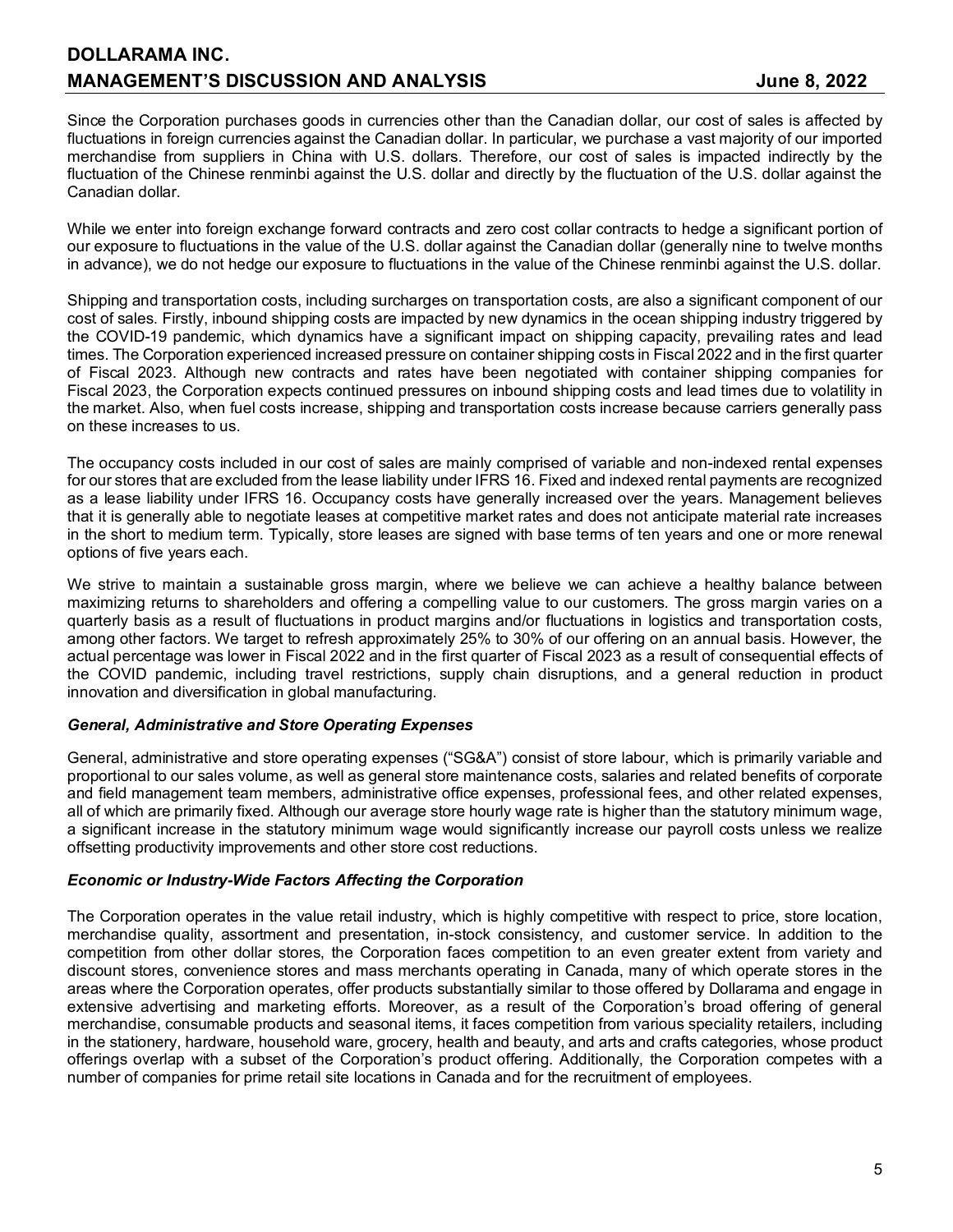## **Selected Consolidated Financial Information**

The following tables set out selected financial information for the periods indicated. The selected consolidated financial information set out below as at May 1, 2022 and May 2, 2021 has been derived from the Corporation's unaudited condensed interim consolidated financial statements and related notes.

|                                                             | 13-Week Periods Ended |                |
|-------------------------------------------------------------|-----------------------|----------------|
| (dollars and shares in thousands, except per share amounts) | May 1,<br>2022        | May 2,<br>2021 |
|                                                             | \$                    | \$             |
| <b>Earnings Data</b>                                        |                       |                |
| Sales                                                       | 1,072,884             | 954,246        |
| Cost of sales                                               | 620,992               | 550,806        |
| Gross profit                                                | 451,892               | 403,440        |
| SG&A                                                        | 160,625               | 158,672        |
| Depreciation and amortization                               | 79,972                | 71,402         |
| Share of net earnings of equity-accounted investment        | (8,737)               | (3, 403)       |
| Operating income                                            | 220,032               | 176,769        |
| Financing costs                                             | 24,355                | 22,146         |
| Earnings before income taxes                                | 195,677               | 154,623        |
| Income taxes                                                | 50,175                | 41,049         |
| Net earnings                                                | 145,502               | 113,574        |
| Basic net earnings per common share                         | \$0.50                | \$0.37         |
| Diluted net earnings per common share                       | \$0.49                | \$0.37         |
|                                                             |                       |                |
| Weighted average number of common shares outstanding:       |                       |                |
| Basic                                                       | 292,721               | 309,400        |
| <b>Diluted</b>                                              | 294,477               | 310,742        |
| <b>Other Data</b>                                           |                       |                |
| Year-over-year sales growth                                 | 12.4%                 | 13.0%          |
| Comparable store sales growth (1)                           | 7.3%                  | 5.8%           |
| Gross margin (1)                                            | 42.1%                 | 42.3%          |
| SG&A as a % of sales (1)                                    | 15.0%                 | 16.6%          |
| EBITDA <sup>(1)</sup>                                       | 300,004               | 248,171        |
| Operating margin (1)                                        | 20.5%                 | 18.5%          |
| Capital expenditures                                        | 31,343                | 30,370         |
| Number of stores (2)                                        | 1,431                 | 1,368          |
| Average store size (gross square feet) (2)                  | 10,391                | 10,336         |
| Declared dividends per common share                         | \$0.0553              | \$0.0503       |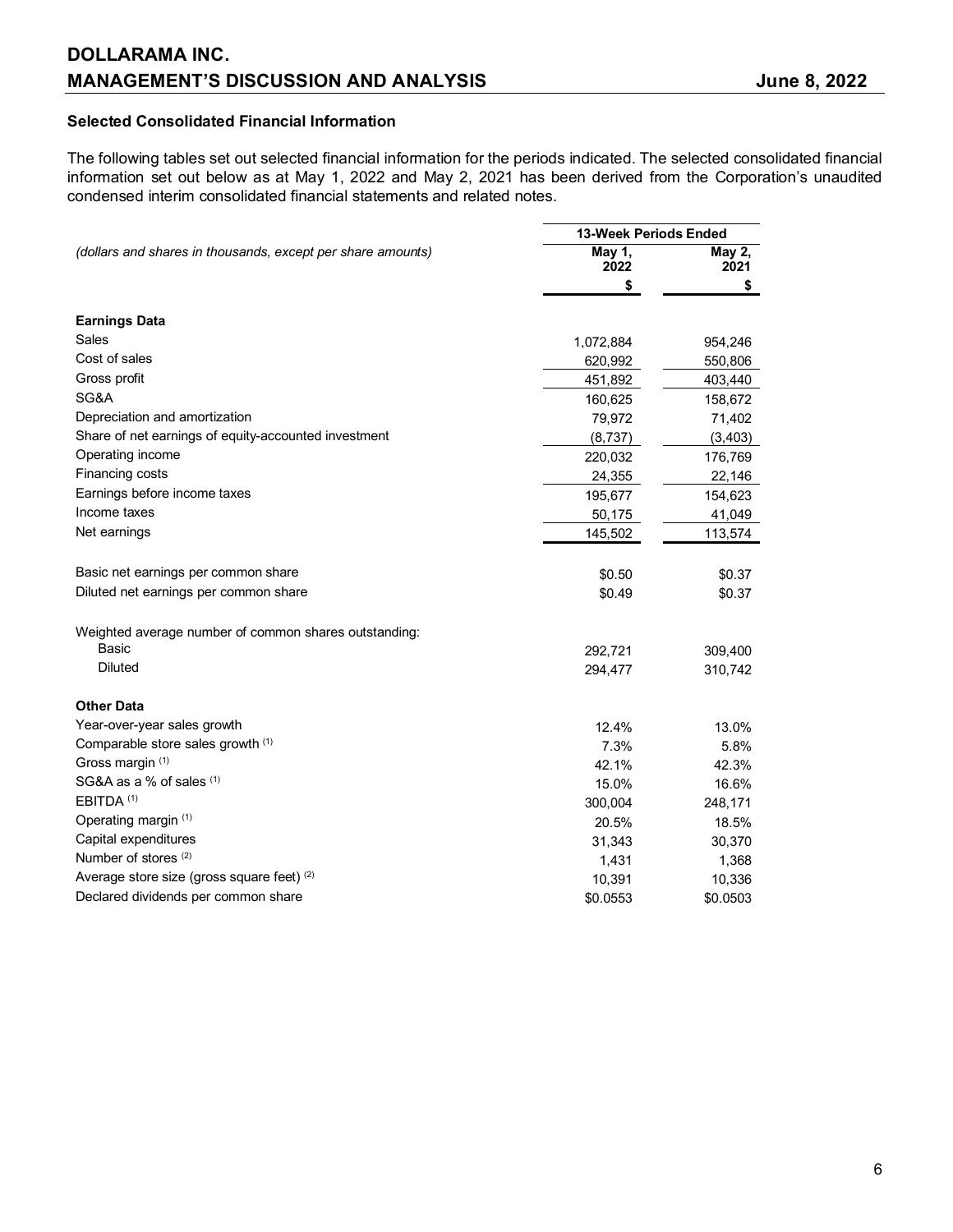|                                             | As at          |                          |  |
|---------------------------------------------|----------------|--------------------------|--|
|                                             | May 1,<br>2022 | January 30,<br>2022<br>S |  |
| <b>Statement of Financial Position Data</b> |                |                          |  |
| Cash                                        | 71,574         | 71,058                   |  |
| Inventories                                 | 646,713        | 590,927                  |  |
| Total current assets                        | 786,760        | 717,367                  |  |
| Property, plant and equipment               | 766,175        | 761,876                  |  |
| Right-of-use assets                         | 1,523,226      | 1,480,255                |  |
| Total assets                                | 4,194,279      | 4,063,562                |  |
| <b>Total current liabilities</b>            | 978,900        | 911.891                  |  |
| Total non-current liabilities               | 3,232,508      | 3,217,705                |  |
| Total debt (1)                              | 1,947,418      | 1,894,309                |  |
| Net debt $(1)$                              | 1,875,844      | 1,823,251                |  |
| Shareholders' deficit                       | (17, 129)      | (66, 034)                |  |

(1) Refer to the section entitled "Non-GAAP and Other Financial Measures" of this MD&A for the definition of these items and, when applicable, their reconciliation with the most directly comparable GAAP measure.

(2) At the end of the period.

### **Results of Operations**

#### *Analysis of Results for the First Quarter of Fiscal 2023*

The following section provides an overview of the Corporation's financial performance during the first quarter of Fiscal 2023 compared to the first quarter of Fiscal 2022.

#### *Sales*

Sales for the first quarter of Fiscal 2023 increased by 12.4% to \$1,072.9 million, compared to \$954.2 million for the first quarter of Fiscal 2022. This increase was driven by growth in the total number of stores over the past 12 months (from 1,368 stores on May 2, 2021, to 1,431 stores on May 1, 2022) and in comparable store sales.

Comparable store sales for the first quarter of Fiscal 2023 increased by 7.3%, over and above 5.8% growth in the first quarter of Fiscal 2022 and consisted of a 14.4% increase in the number of transactions and a 6.2% decrease in average transaction size, reflecting a reversal in consumer shopping patterns compared to the prior year comparable period. The increase in comparable store sales is attributable to good seasonal performance and higher sales of consumables resulting in increased customer traffic across the store network year over year, whereas the same quarter last year was marked by a ban, effective April 8, 2021 and lifted after quarter-end on June 11, 2021, on the sale of non-essential goods in Ontario, where approximately 40% of the Corporation's stores are located.

New stores, which are not yet comparable stores, reach annual sales of approximately \$2.6 million within their first two years of operation, and achieve an average capital payback period of approximately two years.

In this quarter, 76.1% of the Corporation's sales originated from products priced higher than \$1.25, compared to 74.3% in the corresponding quarter last year.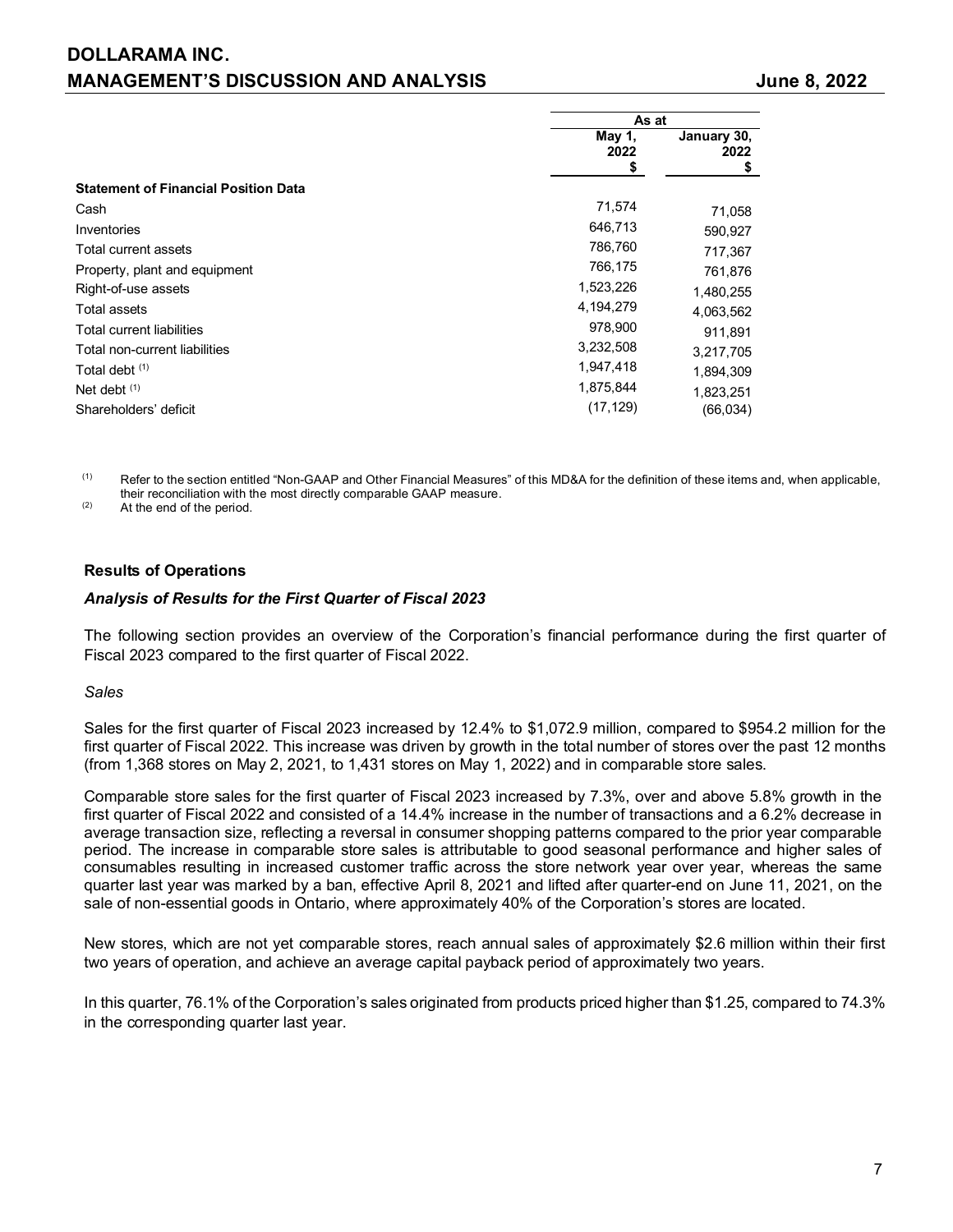## *Gross Margin*

Gross margin was 42.1% of sales in the first quarter of Fiscal 2023, compared to 42.3% of sales in the first quarter of Fiscal 2022. Gross margin was slightly lower this quarter due to a change in the sales mix, with stronger sales of consumables, partially offset by lower logistic costs.

### *SG&A*

SG&A for the first quarter of Fiscal 2023 increased by only 1.2% to \$160.6 million, compared to \$158.7 million for the first quarter of Fiscal 2022. SG&A represented 15.0% of sales, compared to 16.6% of sales for the first quarter of Fiscal 2022. This improvement is primarily attributed to the fact that incremental direct costs related to COVID-19 measures for the first quarter of Fiscal 2023 were only \$1.6 million, representing 0.1% of sales, compared to \$18.3 million, representing 1.9% of sales, in the same period last year.

#### *Depreciation and Amortization*

The depreciation and amortization expense increased by \$8.6 million, from \$71.4 million for the first quarter of Fiscal 2022 to \$80.0 million for the first quarter of Fiscal 2023. The increase is mainly explained by the opening of new stores, additions to right-of-use assets, and investments in information technology projects.

### *Share of Net Earnings of Equity-Accounted Investment*

The Corporation's 50.1% share of Dollarcity's net earnings for the period from January 1, 2022, to March 31, 2022, was \$8.7 million, compared to \$3.4 million for the same period last year, reflecting a strong financial and operational performance by Dollarcity. The Corporation's investment in Dollarcity is accounted for as a joint arrangement using the equity method.

### *Financing Costs*

Financing costs increased by \$2.3 million, from \$22.1 million for the first quarter of Fiscal 2022 to \$24.4 million for the first quarter of Fiscal 2023, mainly due to slightly higher average borrowings.

#### *Income Taxes*

Income taxes increased by \$9.2 million, from \$41.0 million for the first quarter of Fiscal 2022 to \$50.2 million for the first quarter of Fiscal 2023. The statutory income tax rate for the first quarters of Fiscal 2023 and Fiscal 2022 was 26.5%. The Corporation's effective tax rate for the first quarters of Fiscal 2023 was 25.6%, compared to 26.5% for the first quarter of Fiscal 2022. The decrease in the effective tax rate for the first quarter of Fiscal 2023 is the result of the fact that the Corporation's share of net earnings of its equity-accounted investment in Dollarcity (which was higher for the first quarter of Fiscal 2023 than for the same period in Fiscal 2022, respectively at \$8.7 million and \$3.4 million) is computed net of taxes, already accounted for by Dollarcity.

#### *Net Earnings*

Net earnings were \$145.5 million, or \$0.49 per diluted common share, in the first quarter of Fiscal 2023, compared to \$113.6 million, or \$0.37 per diluted common share, in the first quarter of Fiscal 2022. Net earnings improved due to higher sales, and a higher equity pick-up from Dollarcity's net earnings, partially offset by a slightly lower gross margin.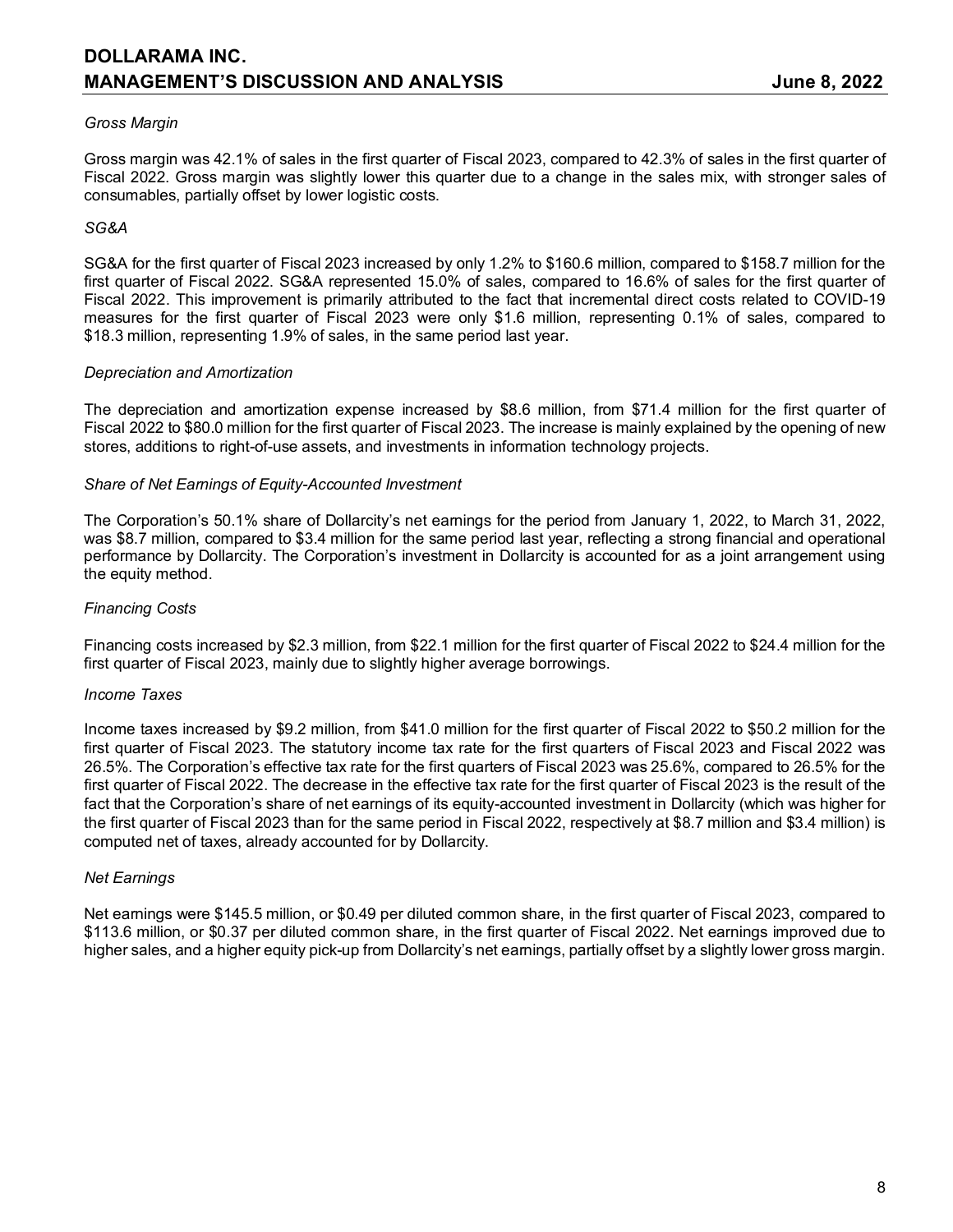## **DOLLARAMA INC. MANAGEMENT'S DISCUSSION AND ANALYSIS State of the State of State 3, 2022**

#### *Summary of Consolidated Quarterly Results*

|                                                     | Fiscal 2023 |           | Fiscal 2022 |           |         |           | Fiscal 2021 |           |
|-----------------------------------------------------|-------------|-----------|-------------|-----------|---------|-----------|-------------|-----------|
| (dollars in thousands, except<br>per share amounts) | Q1          | Q4        | Q3          | Q2        | Q1      | Q4        | Q3          | Q2        |
| <b>Statement of Net Earnings</b><br>Data            | \$          | ¢         | \$          | \$        |         | \$        |             |           |
| Sales                                               | 1,072,884   | 1,224,900 | 1,122,267   | 1,029,348 | 954,246 | 1,103,668 | 1,064,201   | 1,013,592 |
| Net earnings                                        | 145,502     | 219,966   | 183,401     | 146,228   | 113,574 | 173,902   | 161,871     | 142,496   |
| Net earnings per common<br>share                    |             |           |             |           |         |           |             |           |
| Basic                                               | \$0.50      | \$0.74    | \$0.61      | \$0.48    | \$0.37  | \$0.56    | \$0.52      | \$0.46    |
| <b>Diluted</b>                                      | \$0.49      | \$0.74    | \$0.61      | \$0.48    | \$0.37  | \$0.56    | \$0.52      | \$0.46    |

Historically, our lowest sales results have occurred during the first quarter whereas our highest sales results have occurred during the fourth quarter, with December representing the highest proportion of sales. Our sales also generally increase ahead of other holidays and celebrations, such as Easter, St. Patrick's Day, Valentine's Day and Halloween, but we otherwise experience limited seasonal fluctuations and expect this trend to continue. The occurrence of unusually adverse weather or an outbreak like the COVID-19 pandemic causing disruption in our business activities or operations during a peak season such as the winter holidays or around other major holidays and celebrations or for a prolonged period of time could have an adverse effect on our distribution network and on store traffic, which could materially adversely affect our business and financial results.

#### **Liquidity and Capital Resources**

#### *Cash Flows for the First Quarter of Fiscal 2023*

|                                                                                                                            | <b>13-Week Periods Ended</b>      |                                   |                             |
|----------------------------------------------------------------------------------------------------------------------------|-----------------------------------|-----------------------------------|-----------------------------|
| (dollars in thousands)                                                                                                     | May 1,<br>2022                    | May 2.<br>2021                    | Change                      |
| Cash flows from operating activities<br>Cash flows used in investing activities<br>Cash flows used in financing activities | 142.780<br>(31, 325)<br>(110,939) | 133.983<br>(30.197)<br>(493, 830) | 8.797<br>(1,128)<br>382,891 |
| Net change in cash                                                                                                         | 516                               | (390.044)                         | 390,560                     |

#### *Cash Flows - Operating Activities*

For the first quarter of Fiscal 2023, cash flows generated from operating activities totalled \$142.8 million, compared to \$134.0 million for the first quarter of Fiscal 2022. This increase is primarily attributable to higher net earnings, partially offset by a higher use of working capital for the purchase of inventory in the first quarter of Fiscal 2023 compared to the first quarter of Fiscal 2022.

#### Cash Flows - Investing Activities

For the first quarter of Fiscal 2023, cash flows used in investing activities totalled \$31.3 million, compared to \$30.2 million for the first quarter of Fiscal 2022. This increase is primarily attributable to slightly higher capital expenditures related to transformation projects compared to the first quarter of Fiscal 2022.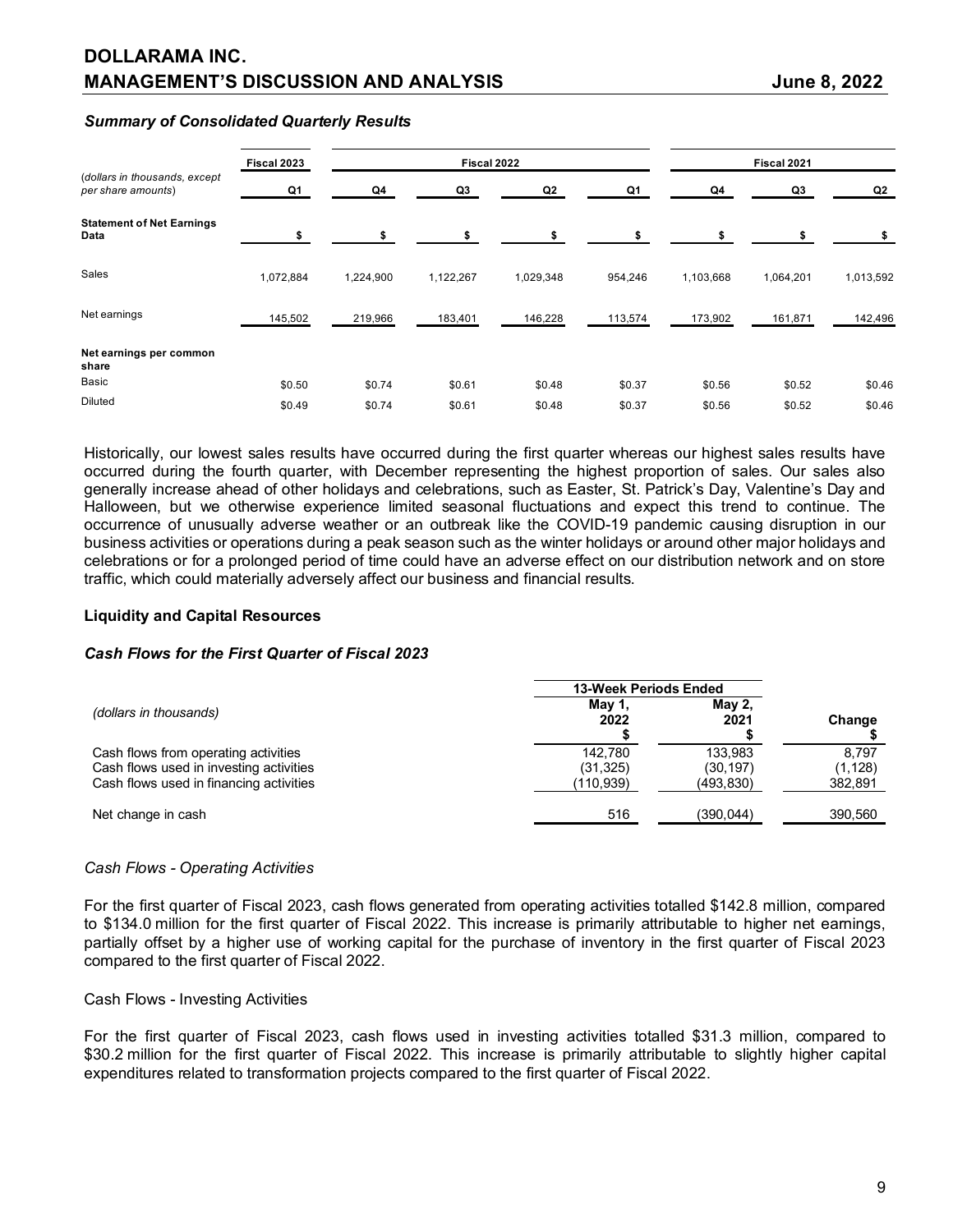## **DOLLARAMA INC. MANAGEMENT'S DISCUSSION AND ANALYSIS CONSUMING A SEXUAL SUBSEX 1988, 2022**

### *Cash Flows - Financing Activities*

For the first quarter of Fiscal 2023, cash flows used in financing activities totalled \$110.9 million, compared to \$493.8 million for the first quarter of Fiscal 2022. This difference is attributable to the repayment, on February 1, 2021, of senior unsecured notes in the amount of \$300 million and also reflects lower activity under the normal course issuer bid in the first quarter of Fiscal 2023 compared to the first quarter of Fiscal 2022.

## *Capital Expenditures*

Capital expenditures mainly relate to investments in information technology projects, transformational projects and new stores.

For the first quarter of Fiscal 2023, capital expenditures totalled \$31.3 million, compared to \$30.4 million for the same period in Fiscal 2022. The slight increase in capital expenditures is due to higher transformational capital expenditures in the first quarter of Fiscal 2023, compared to the first quarter of Fiscal 2022.

### *Capital Resources*

The Corporation generates sufficient cash flows from operating activities to fund its planned growth, service its debt and make dividend payments to shareholders. As at May 1, 2022, the Corporation had \$71.6 million of cash on hand and \$798.9 million available under its Credit Facility, of which \$137.4 million were reserved to serve as a backstop for outstanding amounts under the US commercial paper program.

The Corporation's ability to pay the principal and interest on its debt, to refinance it, or to generate sufficient funds to pay for planned capital expenditures and investments will depend on its future performance, which to a certain extent, is subject to general economic, financial, competitive, legislative, regulatory, or other factors that are beyond its control.

Barring further extraordinary circumstances arising from the COVID-19 pandemic or other factors that are beyond its control, based upon the current strength of earnings, management believes that cash flows from operating activities, together with cash on hand and credit available under the Credit Facility, will be adequate to meet future operating cash needs.

The Corporation had a negative working capital of \$192.1 million as at May 1, 2022, compared to a negative working capital of \$194.5 million as at January 30, 2022 as a result of the inclusion in current liabilities of the Senior Unsecured Notes due in the next twelve months. The Corporation expects to refinance the 2.203% Fixed Rate Notes due November 10, 2022 through the issuance of new long-term notes before the maturity date. The Corporation is in good standing with rating agencies.

The Corporation's assumptions with respect to future liquidity needs and refinancing opportunities may not be correct. Refer to the section of the annual MD&A for Fiscal 2022 entitled "Risks and Uncertainties" for a discussion on the risks associated with indebtedness, liquidity and changes in creditworthiness or credit rating.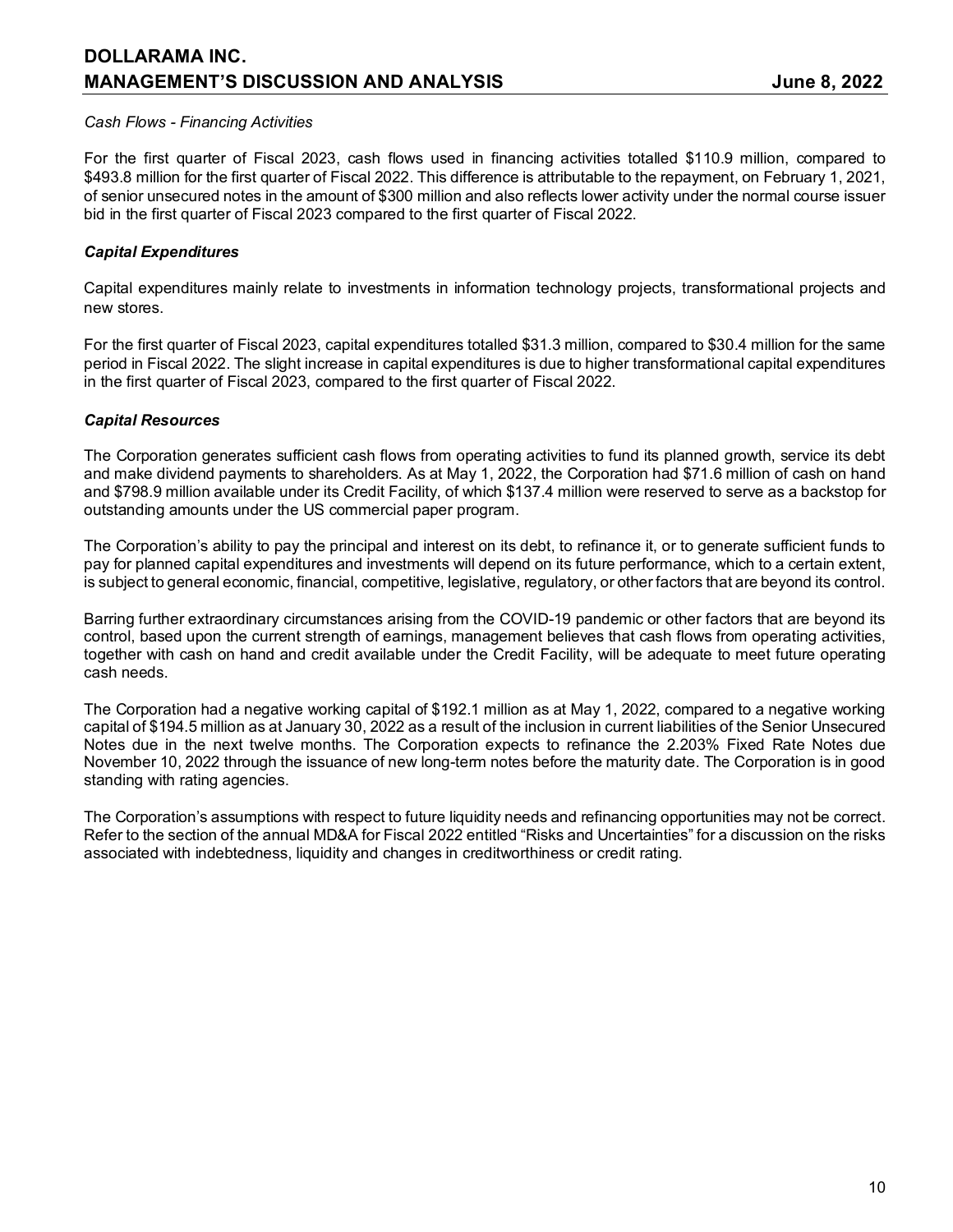## *Senior Unsecured Notes*

| Long-term debt outstanding consists of the following as at:                                                                                                                                                                                                                                                                                 | May 1,<br>2022                 | January 30,<br>2022         |
|---------------------------------------------------------------------------------------------------------------------------------------------------------------------------------------------------------------------------------------------------------------------------------------------------------------------------------------------|--------------------------------|-----------------------------|
|                                                                                                                                                                                                                                                                                                                                             | S                              | S                           |
| Senior unsecured notes bearing interest at:                                                                                                                                                                                                                                                                                                 |                                |                             |
| Fixed annual rate of 2.443% payable in equal semi-annual instalments,<br>maturing July 9, 2029 (the "2.443% Fixed Rate Notes")<br>Fixed annual rate of 1.505% payable in equal semi-annual instalments,                                                                                                                                     | 375,000                        | 375,000                     |
| maturing September 20, 2027 (the "1.505% Fixed Rate Notes")<br>Fixed annual rate of 1.871% payable in equal semi-annual instalments,                                                                                                                                                                                                        | 300,000                        | 300,000                     |
| maturing July 8, 2026 (the "1.871% Fixed Rate Notes")<br>Fixed annual rate of 3.55% payable in equal semi-annual instalments,                                                                                                                                                                                                               | 375,000                        | 375,000                     |
| maturing November 6, 2023 (the "3.55% Fixed Rate Notes")<br>Fixed annual rate of 2.203% payable in equal semi-annual instalments,<br>maturing November 10, 2022 (the "2.203% Fixed Rate Notes", and<br>collectively with the 2.443% Fixed Rate Notes, the 1.505% Fixed Rate<br>Notes, the 1.871% Fixed Rate Notes, and the 3.55% Fixed Rate | 500,000                        | 500,000                     |
| Notes, the "Senior Unsecured Notes")                                                                                                                                                                                                                                                                                                        | 250,000                        | 250,000                     |
| Less: Unamortized debt issue costs<br>Accrued interest on the Senior Unsecured Notes<br>Fair value hedge - basis adjustment on interest rate swap                                                                                                                                                                                           | (7, 453)<br>16,506<br>(6, 475) | (8,009)<br>7,850<br>(2,927) |
| Current portion (includes unamortized debt issue costs, accrued interest on                                                                                                                                                                                                                                                                 | 1,802,578                      | 1,796,914                   |
| the Senior Unsecured Notes, and the Senior Unsecured Notes with a                                                                                                                                                                                                                                                                           |                                |                             |
| maturity date falling within the next 52-week period)                                                                                                                                                                                                                                                                                       | (266,387)                      | (257,674)                   |
|                                                                                                                                                                                                                                                                                                                                             | 1,536,191                      | 1,539,240                   |

The table below provides the carrying values and fair values of the Senior Unsecured Notes as at May 1, 2022 and January 30, 2022. The fair values of the Senior Unsecured Notes were determined as a level 2 in the fair value hierarchy.

|                         |                | May 1, 2022       |                       | <b>January 30, 2022</b> |
|-------------------------|----------------|-------------------|-----------------------|-------------------------|
|                         | Carrying value | <b>Fair value</b> | <b>Carrying value</b> | <b>Fair value</b>       |
|                         | S              |                   | S                     |                         |
| <b>Fixed Rate Notes</b> |                |                   |                       |                         |
| 2.443% Fixed Rate Notes | 376.138        | 328.725           | 373.809               | 361,913                 |
| 1.505% Fixed Rate Notes | 299,203        | 261,240           | 300,277               | 280,650                 |
| 1.871% Fixed Rate Notes | 375.773        | 343.275           | 373.948               | 363,675                 |
| 3.55% Fixed Rate Notes  | 506.998        | 499.800           | 502,387               | 512,950                 |
| 2.203% Fixed Rate Notes | 252.480        | 249.800           | 251.052               | 251,600                 |
|                         | 1.810.592      | 1.682.840         | 1,801,473             | 1,770,788               |

## **Credit Agreement**

On July 6, 2021, the Corporation and the lenders entered into a fourth amending agreement to the Third Amended and Restated Credit Agreement (the "TARCA") in order to, among other things, extend (i) the term of Facility A in the amount of \$250.0 million from September 27, 2024 to July 6, 2026, (ii) the term of Facility B, in the amount of \$200.0 million, from September 29, 2023 to July 5, 2024, (iii) the term of Facility C, in the amount of \$50.0 million, from September 29, 2023 to July 5, 2024, and (iv) the term of Facility D, in the amount of \$300.0 million, from September 20, 2021 to July 6, 2022 (collectively, the "Credit Facility").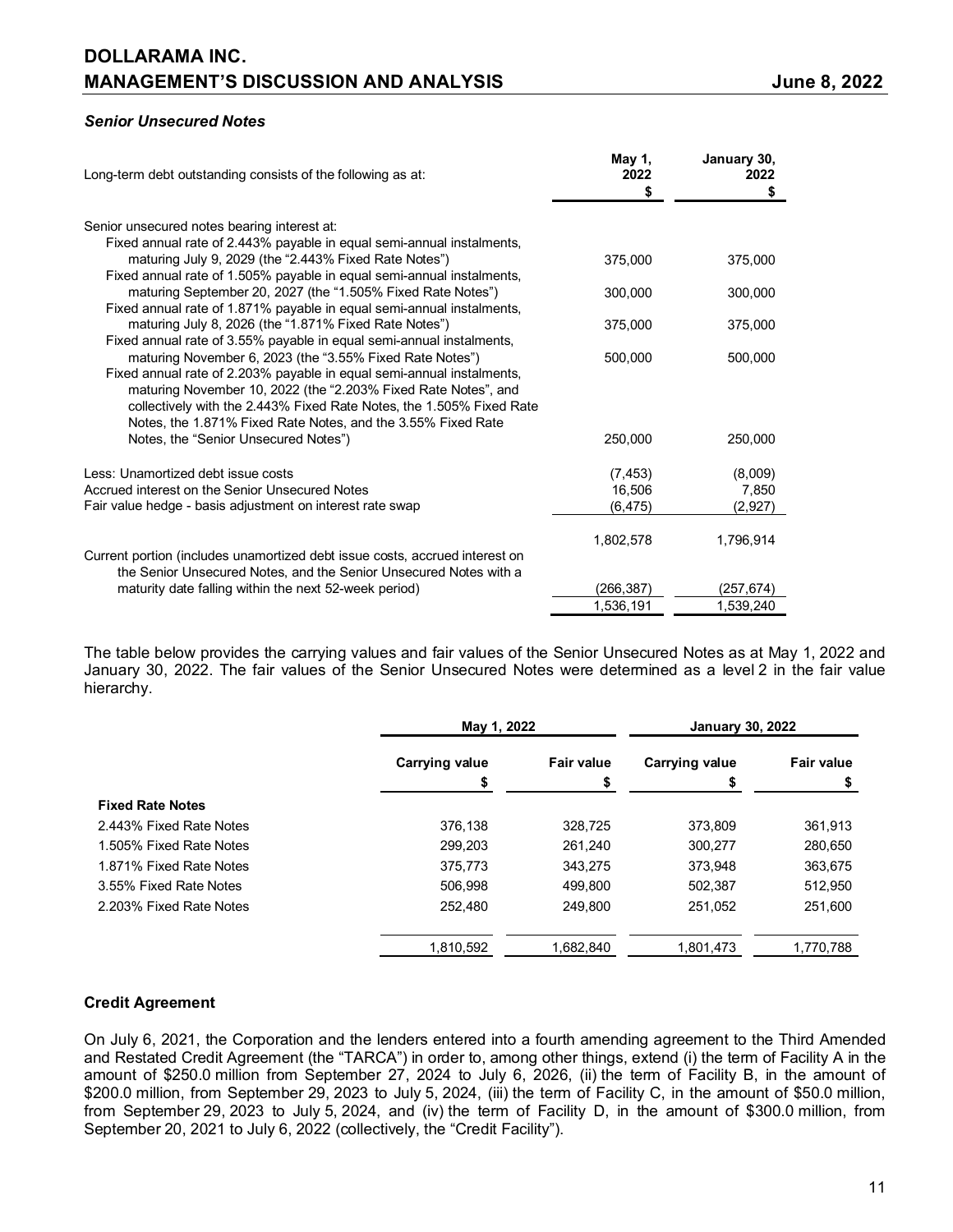## **DOLLARAMA INC. MANAGEMENT'S DISCUSSION AND ANALYSIS CONSUMING A SEXUAL SEXUAL SEXUAL SEXUAL SEXUAL SEXUAL SEXUAL SEXUAL SEXUAL**

Under the TARCA, the Corporation may, under certain circumstances and subject to receipt of additional commitments from existing lenders or other eligible institutions, request increases to committed facilities up to an aggregate amount, together with all then-existing commitments, of \$1,500.0 million.

The TARCA requires the Corporation to respect a minimum interest coverage ratio and a maximum leverage ratio, each tested quarterly on a consolidated basis. The Corporation has the option to borrow in Canadian or U.S. dollars.

The Credit Facility remains guaranteed by Dollarama L.P. and Dollarama GP Inc. (collectively, with the Corporation, the "Credit Parties"). The TARCA contains restrictive covenants that, subject to certain exceptions, limit the ability of the Credit Parties to, among other things, incur, assume, or permit to exist senior ranking indebtedness or liens, engage in mergers, acquisitions, asset sales or sale leaseback transactions, alter the nature of the business and engage in certain transactions with affiliates. The TARCA also limits the ability of the Corporation to make loans, declare dividends and make payments on, or redeem or repurchase equity interests if there exists a default or an event of default thereunder.

As at May 1, 2022 and January 30, 2022, no amount was outstanding under the Credit Facility. As at May 1, 2022, there were letters of credit issued for the purchase of inventories which amounted to \$1.1 million (January 30, 2022 – \$1.3 million) and the Corporation was in compliance with all of its financial covenants.

### **Short-Term Borrowings**

Under the terms of the US commercial paper program, the Corporation may issue, from time to time, unsecured commercial paper notes with maturities not in excess of 397 days from the date of issue (the "USCP Notes"). The aggregate principal amount of USCP Notes outstanding at any one time under the US commercial paper program may not exceed US\$500.0 million. The Corporation uses derivative financial instruments to convert the net proceeds from the issuance of USCP Notes into Canadian dollars, and uses those proceeds for general corporate purposes.

The USCP Notes are direct unsecured obligations of the Corporation and rank equally with all of its other unsecured and unsubordinated indebtedness. The USCP Notes are unconditionally guaranteed by Dollarama L.P. and Dollarama GP Inc., each a wholly-owned subsidiary of the Corporation.

As at May 1, 2022, the amount outstanding under the US commercial paper program was US\$106.9 million (\$137.4 million) (January 30, 2022 – US\$70.0 million (\$89.4 million)).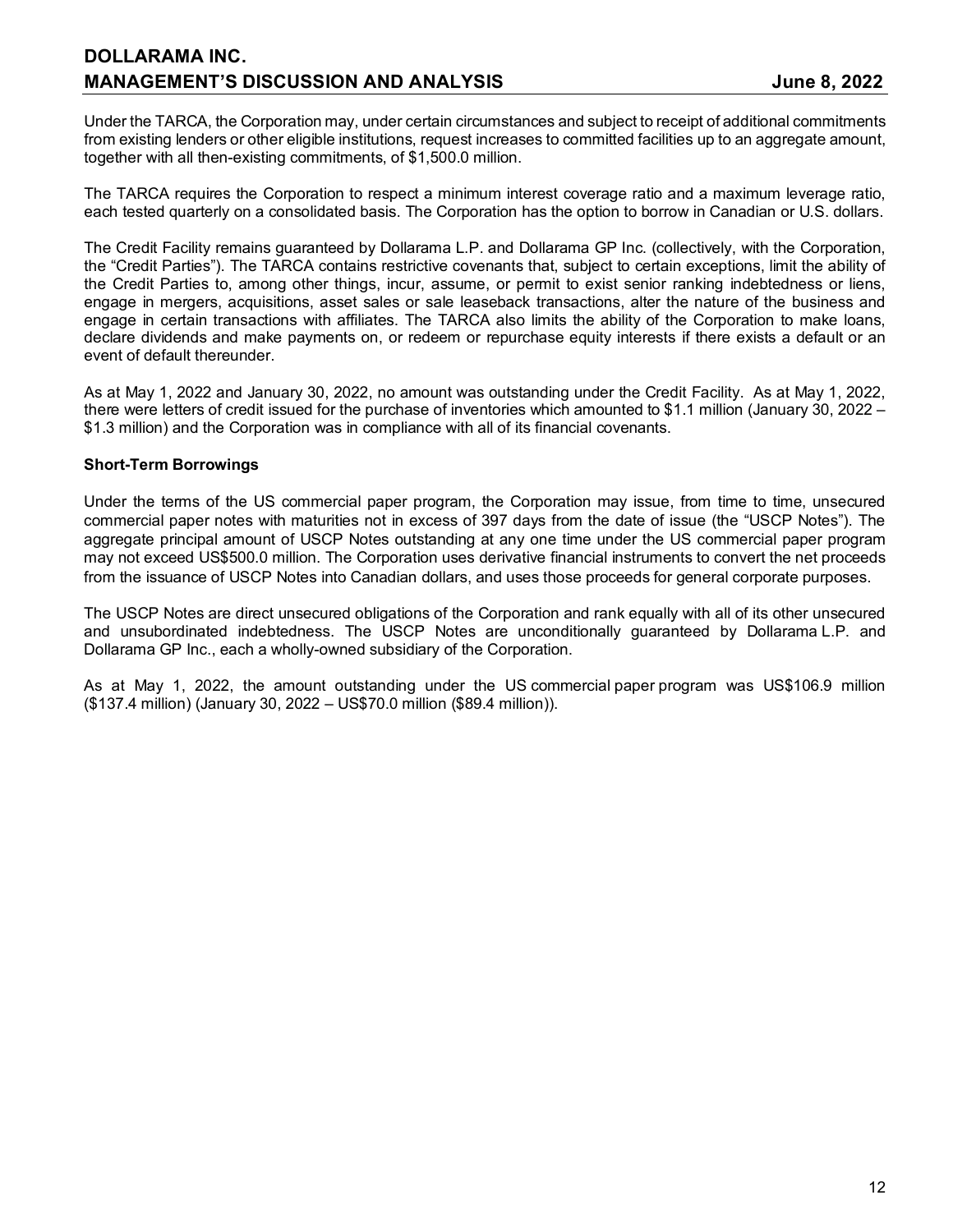### *Contractual Obligations, Off-Balance Sheet Arrangements and Commitments*

The table below analyzes the Corporation's non-derivative financial liabilities into relevant maturity groupings based on the remaining period from the statement of financial position date to the contractual maturity date. The amounts disclosed in the table are the contractual undiscounted cash flows as at May 1, 2022. Trade payable and accrued liabilities exclude liabilities that are not contractual (such as income tax liabilities created as a result of statutory requirements imposed by governments).

|                                       | Less than  | 3 months  |           | Over      |              |
|---------------------------------------|------------|-----------|-----------|-----------|--------------|
| (dollars in thousands)                | 3 months   | to 1 year | 1-5 years | 5 years   | <b>Total</b> |
|                                       | S          |           |           |           | S            |
| Trade payable and accrued liabilities | 247,832    |           |           |           | 247,832      |
| Dividend payable                      | 16,206     |           |           |           | 16,206       |
| Lease liabilities (1)                 | 54,814     | 194,110   | 898,613   | 872,431   | 2,019,968    |
| Principal repayment on:               |            |           |           |           |              |
| 2.443% Fixed Rate Notes               |            |           |           | 375,000   | 375,000      |
| 1.505% Fixed Rate Notes               |            |           |           | 300,000   | 300,000      |
| 1.871% Fixed Rate Notes               |            |           | 375,000   |           | 375,000      |
| 3.55% Fixed Rate Notes                |            |           | 500,000   |           | 500,000      |
| 2.203% Fixed Rate Notes               |            | 250,000   |           |           | 250,000      |
| <b>USCP Notes</b>                     | (137, 387) |           |           |           | (137, 387)   |
| Interest payments on:                 |            |           |           |           |              |
| 2.443% Fixed Rate Notes               | 4,581      | 4,581     | 36,645    | 22,903    | 68,710       |
| 1.505% Fixed Rate Notes               |            | 4,515     | 18,060    | 2,257     | 24,832       |
| 1.871% Fixed Rate Notes               | 3,508      | 3,508     | 24,557    |           | 31,573       |
| 3.55% Fixed Rate Notes                | 8,875      | 8,875     | 17,750    |           | 35,500       |
| 2.203% Fixed Rate Notes               | 2,754      | 2,753     |           |           | 5,507        |
|                                       | 201,183    | 468,342   | 1,870,625 | 1,572,591 | 4,112,741    |
|                                       |            |           |           |           |              |

 $<sup>(1)</sup>$  Represent the basic annual rent and other charges paid to landlords that are fixed or that vary based on an index or a rate.</sup>

The following table summarizes the Corporation's off-balance sheet arrangements, letters of credit, and commitments as at May 1, 2022.

| (dollars in thousands) | Less than 3<br>months | 3 months to<br>vear | 1-5 vears | Over 5<br>vears | Total |
|------------------------|-----------------------|---------------------|-----------|-----------------|-------|
| Letters of credit      | 616                   | 344                 | 144       | -               | .104  |

Other than letters of credit, the Corporation has no other off-balance sheet arrangements or commitments.

#### **Financial Instruments**

The Corporation uses derivative financial instruments in the management of its foreign currency and interest rate exposure. The Corporation documents the relationship between hedging instruments and hedged items, as well as its risk management objectives and strategies for undertaking hedge transactions. Derivative financial instruments designated as hedging instruments are recorded at fair value, determined using market prices and other observable inputs.

For a description of the derivative financial instruments of the Corporation, refer to Note 9 of the Corporation's unaudited condensed interim consolidated financial statements for first quarter ended May 1, 2022 and to Note 3 and Note 14 of the Corporation's Fiscal 2022 annual audited consolidated financial statements.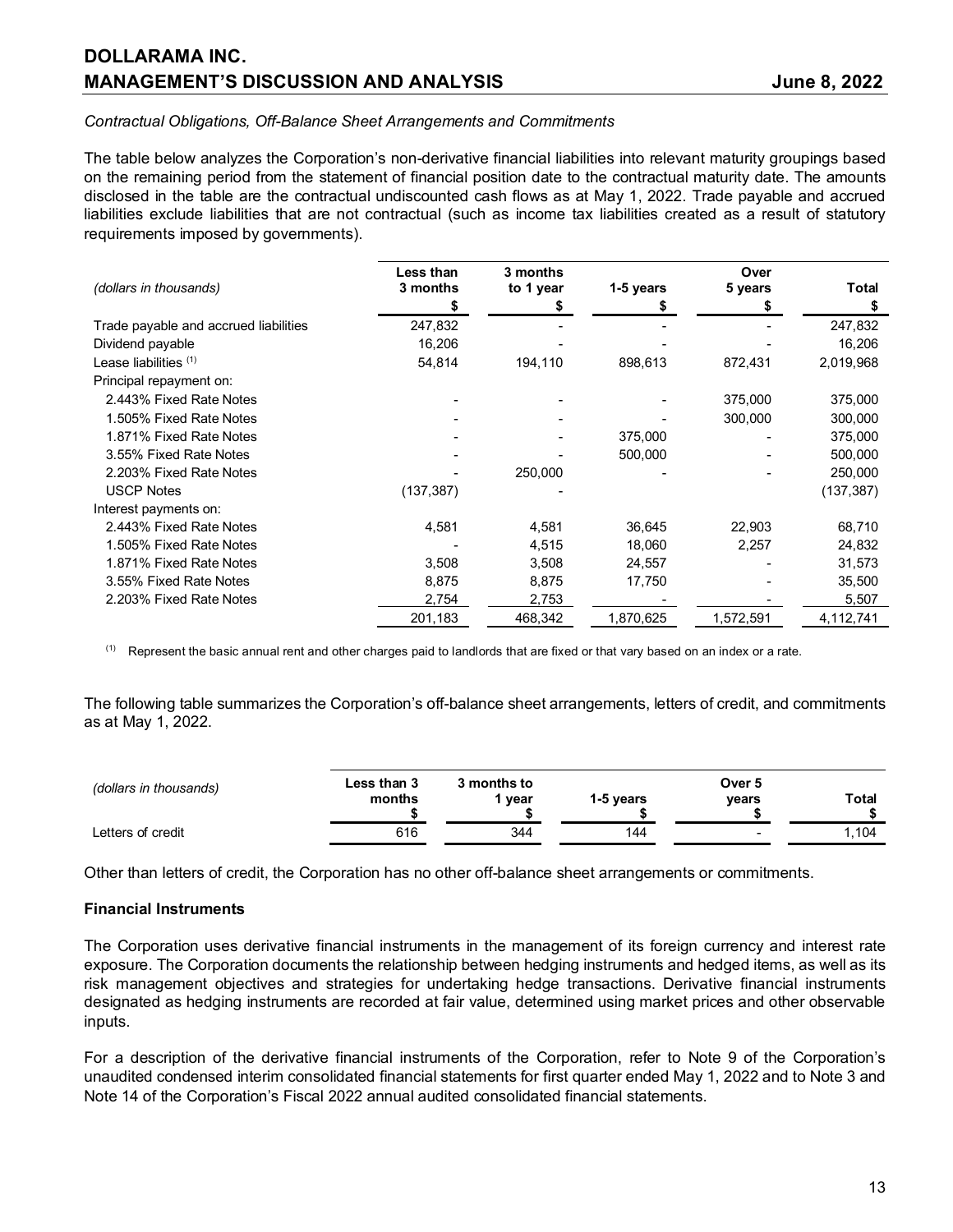## *Foreign Currency Risk Exposure*

The Corporation uses foreign exchange forward contracts and zero cost collar contracts to mitigate the risk associated with fluctuations in the U.S. dollar against the Canadian dollar. These derivative financial instruments are used for risk management purposes and are designated as hedges of future forecasted purchases of merchandise or hedges of U.S. dollar borrowings converted into Canadian dollar borrowings under the US commercial paper program. Foreign exchange forward contracts and zero cost collar contracts are designated as hedging instruments and are recorded at fair value, determined using market prices and other observable inputs.

Currency hedging entails a risk of illiquidity and, to the extent that the U.S. dollar depreciates against the Canadian dollar, hedging arrangements may have the effect of limiting or reducing the total returns to the Corporation if purchases at hedged rates result in lower margins than otherwise earned if purchases had been made at spot rates.

### *Interest Rate Risk Exposure*

The Corporation uses interest rate swap contracts to mitigate the risk associated with changes in the fair value of the issued 3.55% Fixed Rates Notes maturing November 6, 2023 due to changes in interest rates. These derivative financial instruments are used for risk management purposes and are designated as fair value hedges. Under these interest rates swaps, the Corporation receives a fixed rate of interest and pays interest at a variable rate on the notional amount. These derivatives are designated as hedging instruments and are recorded on the consolidated statement of financial position at fair value.

The Corporation also uses bond forward contracts in advance of the refinancing of the 2.203% Fixed Rate Notes due November 10, 2022 through the issuance of new long-term notes before the maturity date. These derivatives are designated as hedging instruments and are recorded on the consolidated statement of financial position at fair value. The gain or loss related to the effective portion of the change in fair value of the derivatives is recorded to other comprehensive income and will be reclassified to net earnings over the same period as the hedged interest payments are recorded in earnings. The hedged risk is defined as the variability in cash flows associated with coupons paid on the debt to be issued attributable to movements in the CAD benchmark rate. The CAD benchmark rate consists of the interpolated yield of Government of Canada bond curve with a term corresponding to the expected debt. Cash flows related to the expected bond's credit spread over the CAD benchmark are not designated as part of the hedging relationship.

Interest rate hedging also entails a risk of illiquidity and, to the extent that interest rates fluctuate, hedging arrangements may have the effect of limiting or reducing the total returns to the Corporation if the issuance of notes at hedged rates results in lower profitability than otherwise earned if notes had been issued at spot rates.

The Corporation reassessed the nature of the risks arising from derivative financial instruments and related risk management and concluded that there were no material changes.

## **Related Party Transactions**

#### *Property Leases*

As at May 1, 2022, the Corporation leased 19 stores, five warehouses and its head office from entities controlled by the Rossy family pursuant to long-term lease agreements. Rental payments associated with these related-party leases are measured at cost, which equals fair value, being the amount of consideration established at market terms.

As at May 1, 2022, the outstanding balance of lease liabilities owed to entities controlled by the Rossy family totalled \$31.1 million (January 30, 2022 – \$34.7 million).

Rental expenses charged by entities controlled by the Rossy family but not included in lease liabilities totalled \$2.1 million for the first quarter ended May 1, 2022 (May 2, 2021 – \$1.8 million).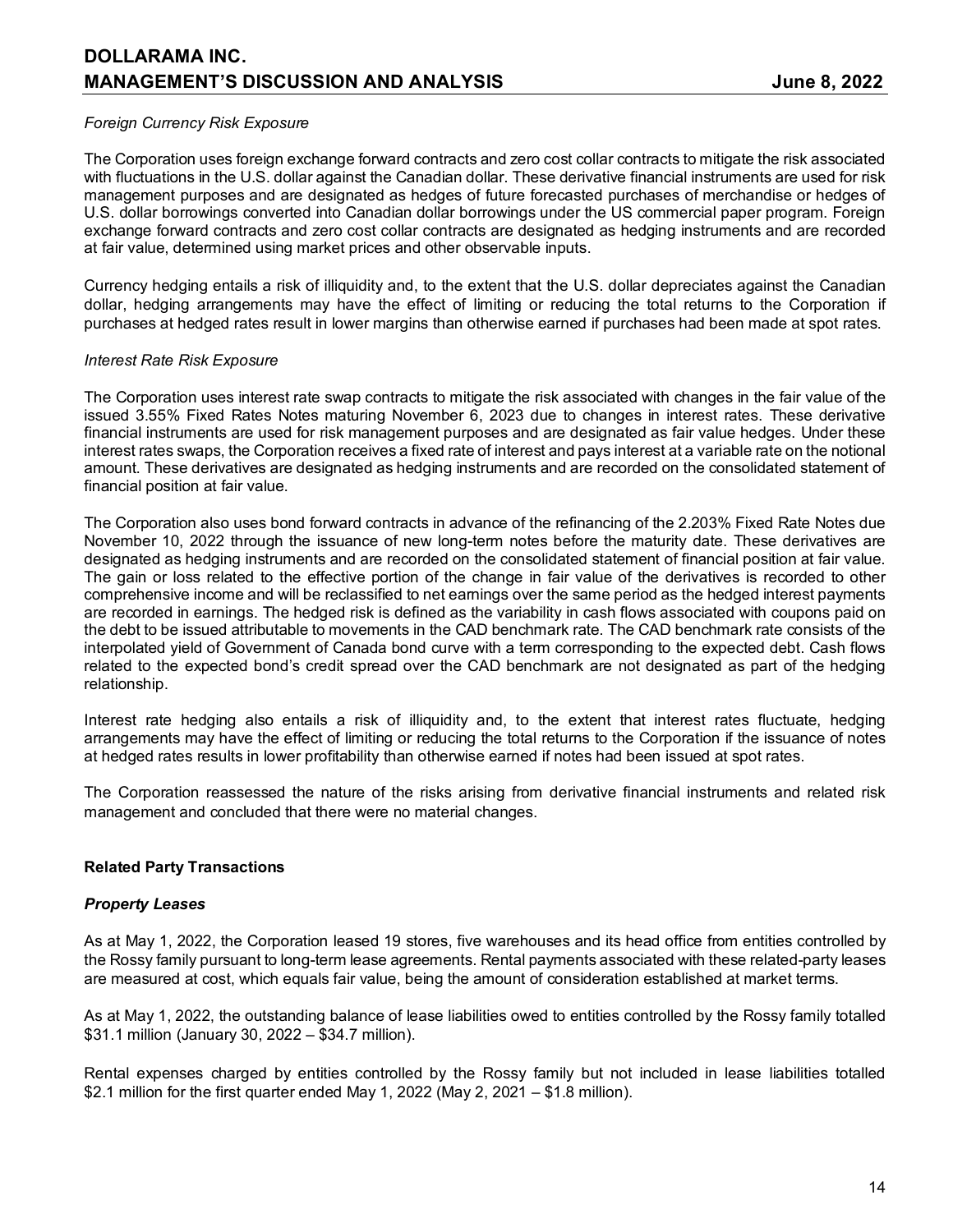## *Dollarcity*

As at May 1, 2022, the account receivable from Dollarcity for the goods sold and services provided under the sourcing agreement and services agreement, both entered into on February 4, 2022, totalled \$26.2 million (January 30, 2022 – \$16.0 million under the 2013 licensing and services agreement), which amount is partly guaranteed by a letter of credit up to US\$10.0 million (\$12.9 million) (January 30, 2022 – US\$10.0 million (\$12.8 million)). For the first quarter ended May 1, 2022, the goods sold to Dollarcity that are shipped directly from the Corporation's warehouses amounted to \$9.2 million (May 2, 2021 – \$8.2 million).

Under the Stockholders Agreement dated August 14, 2019, Dollarcity's founding stockholders have a put right pursuant to which they can require, in certain circumstances, that Dollarama International purchase shares of Dollarcity held by them at fair market value. This right is exercisable in the ordinary course commencing on October 1, 2022, and is subject to certain transaction size thresholds, required ownership thresholds and freeze periods, among other conditions and restrictions. This right may also be exercised upon the occurrence of certain extraordinary events, including a change in control of the Corporation and a sale of Dollarcity.

## **Critical Accounting Estimates and Judgments**

The preparation of financial statements requires management to make estimates and assumptions using judgment that affect the application of accounting policies and the reported amounts of assets and liabilities, income and expenses during the reporting period. Estimates and other judgments are continually evaluated and are based on management's experience and other factors, including expectations about future events that are believed to be reasonable under the circumstances. Actual results may differ from those estimates.

The Corporation's unaudited condensed interim consolidated financial statements have been prepared using the critical accounting estimates and judgments as outlined in Note 5 to the Fiscal 2022 audited consolidated financial statements.

#### **Non-GAAP and Other Financial Measures**

The Corporation's unaudited condensed interim consolidated financial statements and notes for the first quarter of Fiscal 2023 have been prepared in accordance with GAAP. However, this MD&A also refers to certain non-GAAP and other financial measures.

We have included non-GAAP and other financial measures to provide investors with supplemental measures of our operating and financial performance. We believe that those measures are important supplemental metrics of operating and financial performance because they eliminate items that have less bearing on our operating and financial performance and thus highlight trends in our core business that may not otherwise be apparent when relying solely on GAAP measures. We also believe that securities analysts, investors and other interested parties frequently use non-GAAP and other financial measures in the evaluation of issuers. Our management also uses non-GAAP and other financial measures in order to facilitate operating and financial performance comparisons from period to period, to prepare annual budgets, and to assess our ability to meet our future debt service, capital expenditure and working capital requirements.

The majority of these measures are used to bridge differences between external reporting under GAAP and external reporting that is tailored to the retail industry, and should not be considered in isolation or as a substitute for financial performance measures calculated in accordance with GAAP.

The below-described non-GAAP and other financial measures do not have a standardized meaning prescribed by GAAP and are therefore unlikely to be comparable to similar measures presented by other issuers.

Refer to the section below for definitions of non-GAAP and other financial measures, as per National Instrument 52-112, *Non-GAAP and Other Financial Measures*, and for a reconciliation of the non-GAAP measures used and presented by the Corporation to the most directly comparable GAAP measures.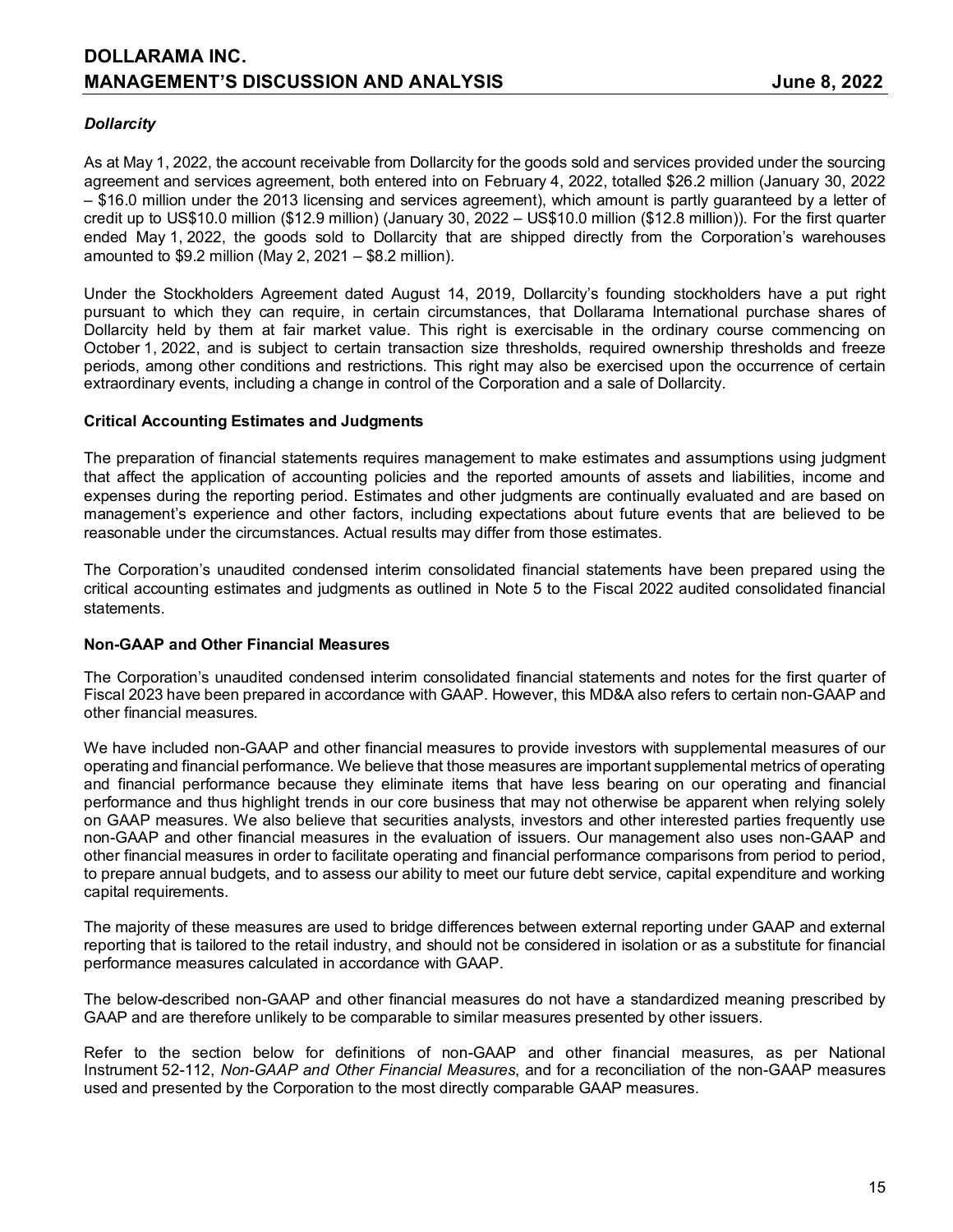## **DOLLARAMA INC. MANAGEMENT'S DISCUSSION AND ANALYSIS CONSERVANT AND ANALYSIS AND ANALYSIS**

## *(A) Non-GAAP Financial Measures*

## **EBITDA**

EBITDA represents operating income plus depreciation and amortization and includes the Corporation's share of net earnings of its equity-accounted investment.

|                                                                                                                                                                                                                                                                                            | <b>13-week Periods Ended</b>                                            |                                                                         |
|--------------------------------------------------------------------------------------------------------------------------------------------------------------------------------------------------------------------------------------------------------------------------------------------|-------------------------------------------------------------------------|-------------------------------------------------------------------------|
| (dollars in thousands)                                                                                                                                                                                                                                                                     | May 1,<br>2022                                                          | May 2,<br>2021<br>\$                                                    |
| A reconciliation of operating income to EBITDA is included below:                                                                                                                                                                                                                          |                                                                         |                                                                         |
| Operating income<br>Add: Depreciation and amortization<br><b>EBITDA</b>                                                                                                                                                                                                                    | 220,032<br>79,972<br>300,004                                            | 176,769<br>71,402<br>248,171                                            |
| A reconciliation of EBITDA to cash flows from operating activities is included<br>below:                                                                                                                                                                                                   |                                                                         |                                                                         |
| <b>EBITDA</b><br>Financing costs (net of amortization of debt issue costs)<br>Amortization of net gains on bond lock and bond forward contracts<br>Current income taxes<br>Share-based compensation<br>Gain on lease modifications<br>Share of net earnings of equity-accounted investment | 300,004<br>(15, 193)<br>(138)<br>(54, 637)<br>3,202<br>(628)<br>(8,737) | 248,171<br>(14, 424)<br>(78)<br>(39, 925)<br>2,217<br>(852)<br>(3, 403) |
| Changes in non-cash working capital components<br>Net cash generated from operating activities                                                                                                                                                                                             | (81,093)<br>142,780                                                     | (57,723)<br>133,983                                                     |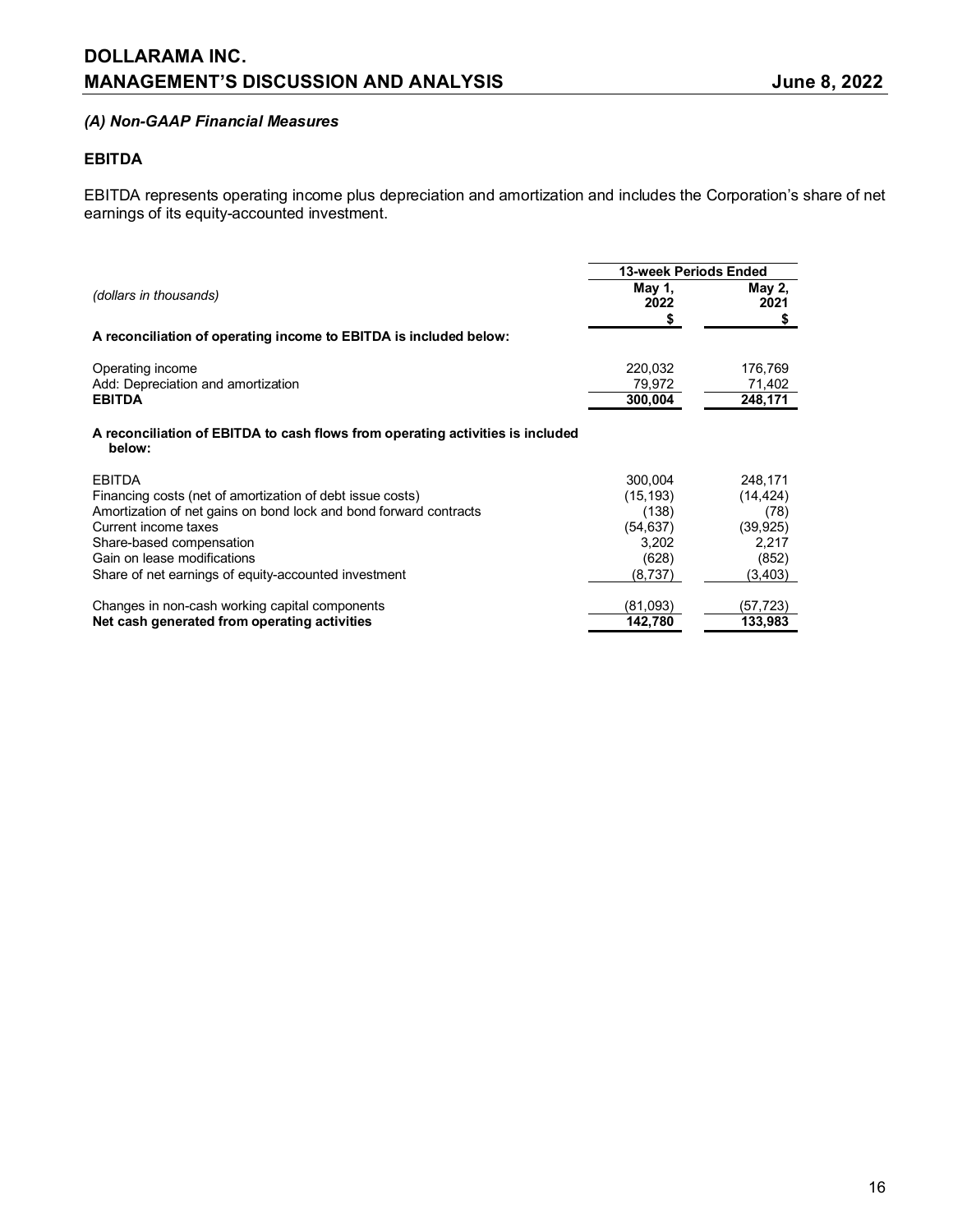## **DOLLARAMA INC. MANAGEMENT'S DISCUSSION AND ANALYSIS State of the State of State 3, 2022**

## **Total debt**

Total debt represents the sum of long-term debt (including accrued interest and fair value hedge – basis adjustment), short-term borrowings under the US commercial paper program and other bank indebtedness (if any).

| (dollars in thousands)                                                                               | As at          |                     |
|------------------------------------------------------------------------------------------------------|----------------|---------------------|
| A reconciliation of long-term debt to total debt is included below:                                  | May 1,<br>2022 | January 30,<br>2022 |
| Senior unsecured notes bearing interest at:                                                          | \$             | \$                  |
| Fixed annual rate of 2.443% payable in equal semi-annual instalments,<br>maturing July 9, 2029       | 375,000        | 375,000             |
| Fixed annual rate of 1.505% payable in equal semi-annual instalments,<br>maturing September 20, 2027 | 300,000        | 300,000             |
| Fixed annual rate of 1.871% payable in equal semi-annual instalments,<br>maturing July 8, 2026       | 375,000        | 375,000             |
| Fixed annual rate of 3.55% payable in equal semi-annual instalments,<br>maturing November 6, 2023    | 500,000        | 500,000             |
| Fixed annual rate of 2.203% payable in equal semi-annual instalments,<br>maturing November 10, 2022  | 250,000        | 250,000             |
| Accrued interest on Senior Unsecured Notes                                                           | 16,506         | 7,850               |
| Fair value hedge - basis adjustment on interest rate swap                                            | (6, 475)       | (2,927)             |
| Total long-term debt                                                                                 | 1,810,031      | 1,804,923           |
| USCP Notes issued under US commercial paper program                                                  | 137,387        | 89,386              |
| <b>Total debt</b>                                                                                    | 1,947,418      | 1,894,309           |

## **Net debt**

Net debt represents total debt minus cash.

| (dollars in thousands)                                        | As at          |                     |
|---------------------------------------------------------------|----------------|---------------------|
|                                                               | May 1,<br>2022 | January 30,<br>2022 |
|                                                               | \$             |                     |
| A reconciliation of total debt to net debt is included below: |                |                     |
| Total debt                                                    | 1,947,418      | 1,894,309           |
| Cash                                                          | (71, 574)      | (71, 058)           |
| Net debt                                                      | 1,875,844      | 1,823,251           |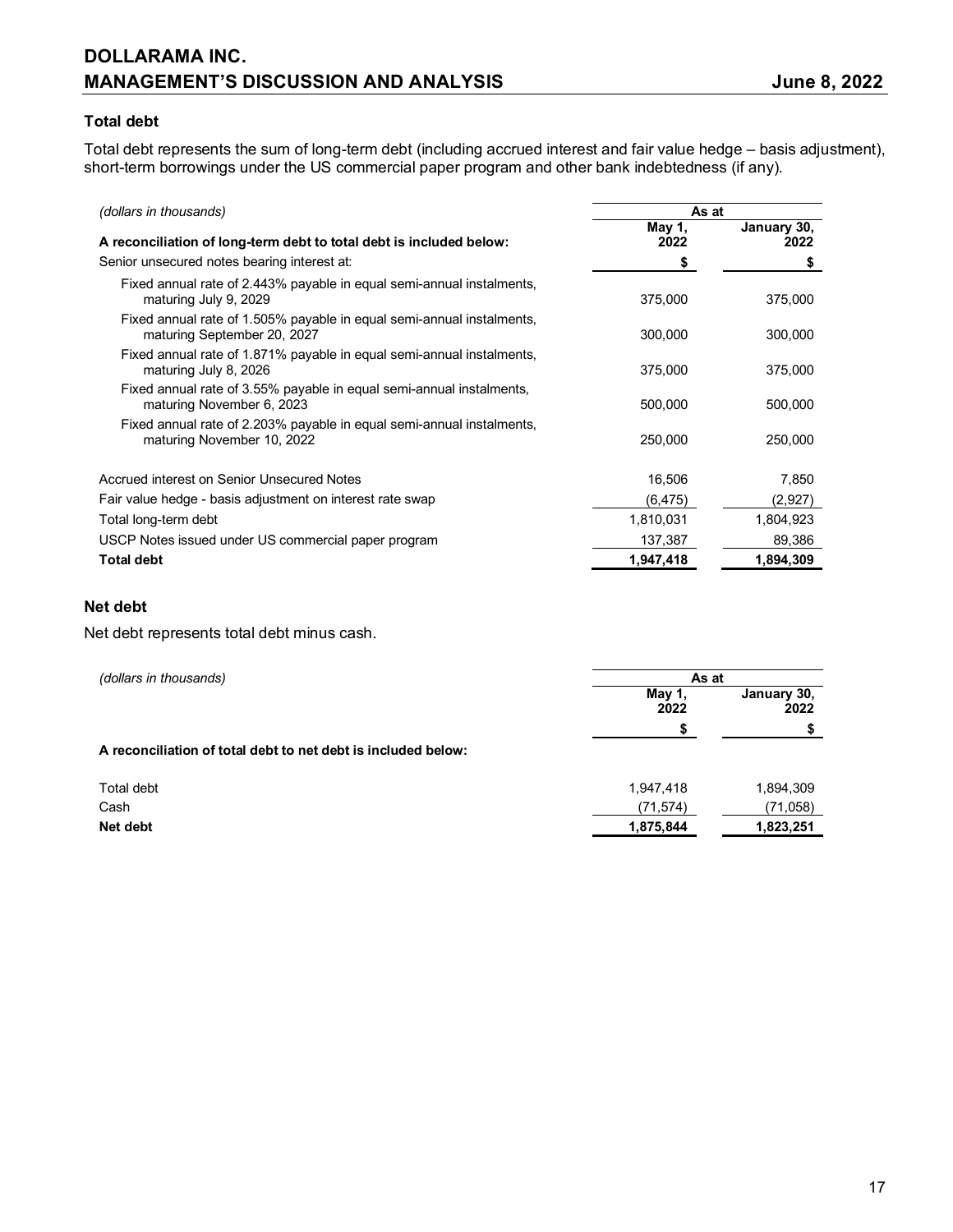#### **Adjusted retained earnings**

Adjusted retained earnings represents deficit plus the excess of (i) the price paid for all common shares repurchased under the Corporation's normal course issuer bids from inception in June 2012 through May 1, 2022 over (ii) the book value of those common shares.

|                                                                                      | As at          |                     |  |
|--------------------------------------------------------------------------------------|----------------|---------------------|--|
| A reconciliation of deficit to adjusted retained earnings is included below:         | May 1,<br>2022 | January 30.<br>2022 |  |
| Deficit<br>Price paid in excess of book value of common shares repurchased under the | (553, 747)     | (578,079)           |  |
| <b>NCIB</b>                                                                          | 4,928,035      | 4,823,071           |  |
| <b>Adjusted retained earnings</b>                                                    | 4.374.288      | 4.244.992           |  |

The deficit as at May 1, 2022 and January 30, 2022 is not a reflection of poor operating performance. It results from the fact that a significant portion of the cash consideration for the repurchase of shares under the Corporation's normal course issuer bid is accounted for as a reduction of retained earnings and that the market price at which shares are repurchased significantly exceeds the book value of those shares. As a result, the Corporation's shareholders' deficit for accounting purposes was \$17.1 million as at May 1, 2022. Management believes that buying back shares remains an effective strategy to drive shareholder value and constitutes an appropriate use of the Corporation's funds.

### *(B) Non-GAAP Ratios*

#### **Adjusted net debt to EBITDA ratio**

Adjusted net debt to EBITDA ratio is a ratio calculated using adjusted net debt over consolidated EBITDA for the last twelve months.

| (dollars in thousands)                                                | As at          |                     |
|-----------------------------------------------------------------------|----------------|---------------------|
|                                                                       | May 1,<br>2022 | January 30,<br>2022 |
|                                                                       | S              |                     |
| A calculation of adjusted net debt to EBITDA ratio is included below: |                |                     |
| Net debt                                                              | 1,875,844      | 1,823,251           |
| Lease liabilities                                                     | 1,771,448      | 1,727,428           |
| Fair value hedge - basis adjustment on interest rate swap             | 6,475          | 2,927               |
| <b>Adjusted net debt</b>                                              | 3,653,767      | 3,553,606           |
| EBITDA for the last twelve-month period                               | 1.334.410      | 1,282,577           |
| Adjusted net debt to EBITDA ratio                                     | 2.74x          | 2.77x               |

#### **EBITDA margin**

EBITDA margin represents EBITDA divided by sales.

|                                                                | 13-week Periods Ended |                |
|----------------------------------------------------------------|-----------------------|----------------|
| (dollars in thousands)                                         | May 1,<br>2022        | May 2,<br>2021 |
| A reconciliation of EBITDA to EBITDA margin is included below: |                       |                |
| <b>EBITDA</b>                                                  | 300.004               | 248,171        |
| Sales                                                          | 1,072,884             | 954,246        |
| EBITDA margin                                                  | 28.0%                 | 26.0%          |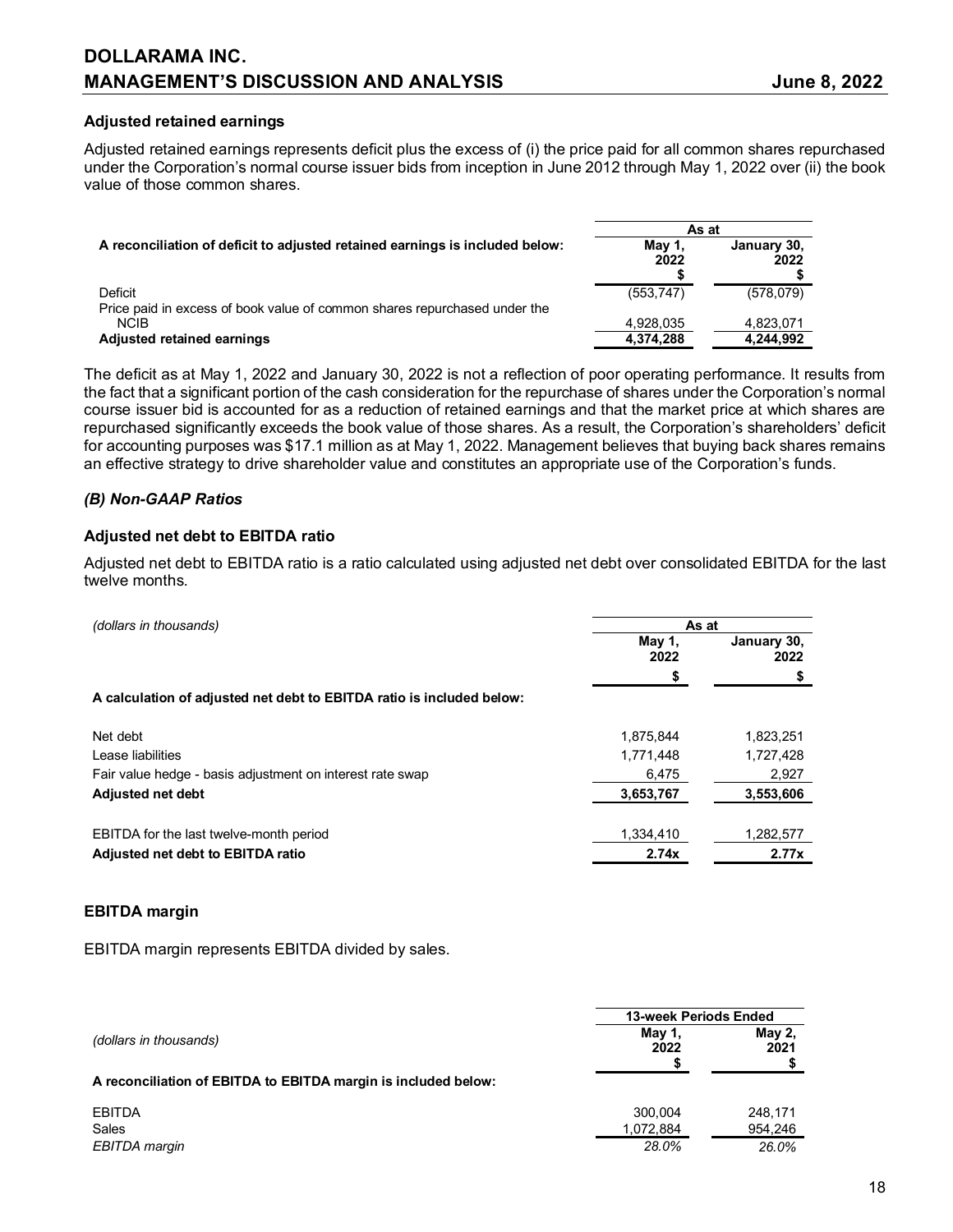## **DOLLARAMA INC. MANAGEMENT'S DISCUSSION AND ANALYSIS CONSUMING A SEXUAL SERVICE SEXUAL SUBSETSION AND ANALYSIS**

## *(C) Supplementary Financial Measures*

| Gross margin                                          | Represents gross profit divided by sales.                                                                                                                                                                                                                                                                                                                                                                                           |
|-------------------------------------------------------|-------------------------------------------------------------------------------------------------------------------------------------------------------------------------------------------------------------------------------------------------------------------------------------------------------------------------------------------------------------------------------------------------------------------------------------|
| <b>Operating margin</b>                               | Represents operating income divided by sales.                                                                                                                                                                                                                                                                                                                                                                                       |
| SG&A as a % of<br>sales                               | Represents SG&A divided by sales.                                                                                                                                                                                                                                                                                                                                                                                                   |
| <b>Comparable store</b><br>sales                      | Represent sales of Dollarama stores, including relocated and expanded stores, open for at<br>least 13 complete fiscal months relative to the same period in the prior fiscal year.                                                                                                                                                                                                                                                  |
| <b>Comparable store</b><br>sales growth               | Represents the percentage increase or decrease, as applicable, of comparable store sales<br>relative to the same period in the prior fiscal year. For the first quarter of Fiscal 2022, the<br>calculation of comparable store sales growth excludes stores that were temporarily closed,<br>either in the first quarter of Fiscal 2022 or in the same period of the prior fiscal year, in the<br>context of the COVID-19 pandemic. |
| Incremental<br>direct costs<br>related to<br>COVID-19 | Represent costs incurred for the implementation and execution of health and safety measures<br>in stores and in logistic operations in response to the pandemic, including costs associated<br>with additional labor hours for the execution of sanitization and crowd control protocols and<br>with the procurement of personal protection equipment for employees and cleaning supplies<br>and equipment.                         |

### **Risks and Uncertainties**

Monitoring and improving its operations are constant concerns of the Corporation. In view of this, understanding and managing risks are important parts of the Corporation's strategic planning process. The Board of Directors requires that the Corporation's senior management identify and properly manage the principal risks related to the Corporation's business operations.

The major risks and uncertainties that could materially affect the Corporation's future business results are described in the Corporation's annual MD&A for Fiscal 2022 (which is available on SEDAR at [www.sedar.com](http://www.sedar.com/) and on the Corporation's website at [www.dollarama.com\)](http://www.dollarama.com/) and are divided into the following categories:

- risks related to business operations;  $\bullet$  technology risks;
- 
- 
- 
- 
- financial risks; example and corporate structure risks; in strategy and corporate structure risks;
- market risks; business continuity risks; and
- human resources risks;  $\bullet$  legal and regulatory risks.

The Corporation manages these risks on an ongoing basis and has put in place certain guidelines with the goal of mitigating these in order to lessen their financial impact, and the Corporation maintains cost-effective, comprehensive insurance coverage against most insurable events. The Corporation also gathers and analyzes economic and competitive data on a regular basis and senior management takes these findings into consideration when making strategic and operational decisions. Despite these guidelines and initiatives, the Corporation cannot provide assurances that any such efforts will be successful.

## **Disclosure Controls and Procedures and Internal Controls over Financial Reporting**

There were no changes in internal control over financial reporting that occurred during the period beginning on January 31, 2022 and ended on May 1, 2022 that have materially affected or are reasonably likely to materially affect internal control over financial reporting.